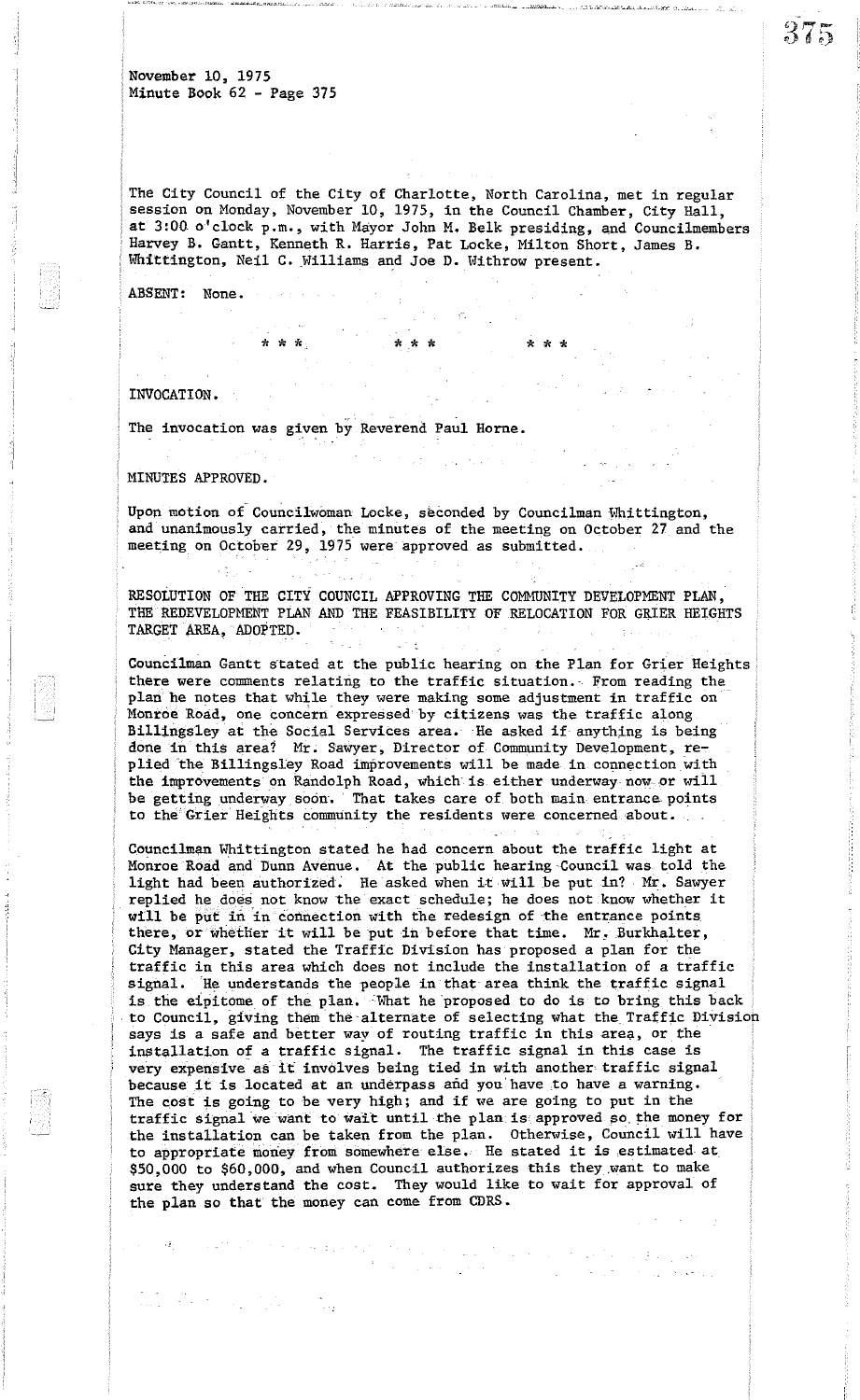$\frac{1}{2}$  (1)

November 10, 1975 Minute Book 62 - Page 376

Councilman Whittington stated the only point he wants to make sure is that all of staff is saying the same thing. All of the Council went into the neighborhood when this plan was presented to the community, and the people were told that the light was approved. If something different is going to be done, then he thinks the people in Grier Heights should be appraised of this.

Councilman Withrow stated they have a,problem, getting out of there to get to work; he asked if there is anyway to give them any relief at all with a police officer there for 30 minutes to help them get out. Mr. Burkhalter stated that is the reason he wants Council to see this plan from the Traffic Engineering.

Upon motion of Councilwoman Locke, seconded by Councilman Short, and unanimously carried a resolution entitled: "Resolution, of the City Council Approving the Community Development Plan, the Redevelopment Plan and the Feasibility of Relocation for Grier Heights Target Area," was adopted and is recorded in full in Resolutions Book 11, beginning at Page 141,

RESOLUTION OF THE CITY COUNCIL APPROVING THE COMMUNITY DEVELOPMENT PLAN FOR NORTH CHARLOTTE AREA, AS AMENDED, DEFERRED UNTIL NOVEMBER 24.

Councilman Whittington moved adoption of a resolution entitled: "Resolution of the City Council approving the Community Development Plan for North Charlotte Target Area, as amended." The motion was seconded by Councilman Short.

Reverend Paul Horne with the North Charlotte Community Action Association stated in the past they have sought to get the leaders of institutions in the community involved. They are planning a meeting of the ministers and the representatives from the other churches in the community on Saturday; they are making a last ditch stand to try to involve them in the overall work of the community in improving the community. On Saturday they hope to present this plan to them and see how they feel Once they understand that as the community goes, so go the institutions; that the community and the Church have to be hand-in-hand in working together with the people. Reverend Horne stated with that in,mind, they would like to ask Council to put off making any decision on this until November 24th in order that they might meet with these leaders.

Mr. Sawyer, Director of Community Development, stated this would not affect their schedule; it will still be timely because the environment assessment of the plan is just about completed.

After discussion of the request, Councilman Withrow made a substitute motion to defer decision until November 24, which motion was seconded by Councilman Harris, and carried unanimously.

RESOLUTION DECLARING AN INTENT TO CLOSE PORTIONS OF PYRON STREET, BLUFF STREET, WHITE STREET, PHARR STREET, KENDRICK STREET, CANTON STREET, MARVIS STREET, POLK STREET, SNOWBALL STREET, FONTANA AVENUE, JOHNSON STREET, MCCALL STREET, CALLAHAN STREET, MAXWELL STREET, 13TH STREET, 12TH STREET, BURTON STREET AND OLIVER STREET, ALL IN GREENVILLE URBAN RENEWAL AREA, PROJECT NO. N. C. R-78, AND CALLING A PUBLIC HEARING ON THE QUESTION ON MONDAY, DECEMBER 22, 1975.

Upon motion of Councilman Withrow, seconded by Councilman Whittington, and unanimously carried, the subject resolution was adopted declaring an intent to close portions of Pyron Street, Bluff Street, White Street, Pharr Street, Kendrick Street, Canton Street, Mavis Street, Polk Street,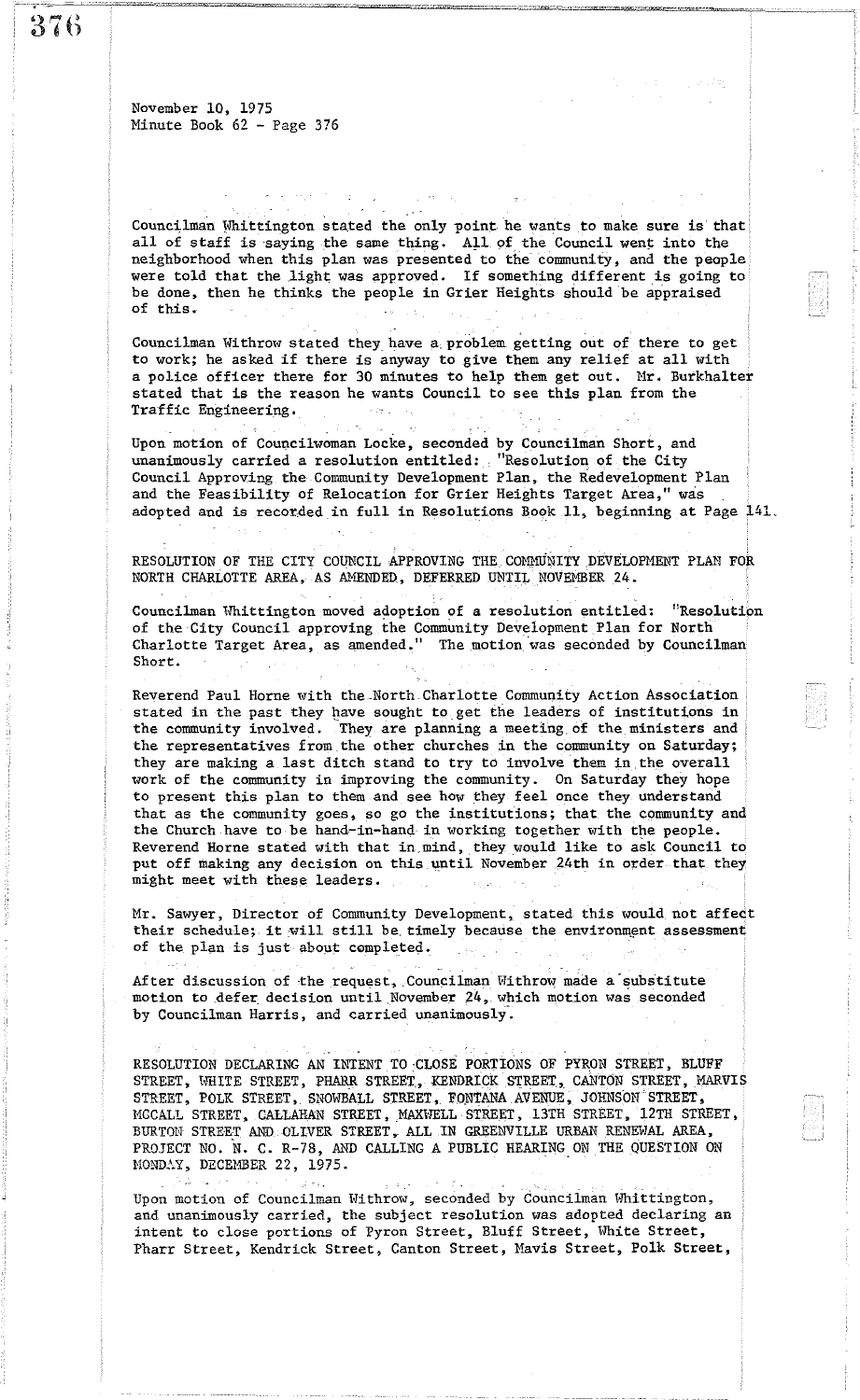Snowball Street, Fontana Avenue, Johnson Street, McCall Street, Callahan Street, Maxwell Street, 13th Street, Burton Street and Oliver Street, all in Greenville Urban Renewal Area, Project No. N. C. 78, and calling a public hearing on the question on Monday, December 8, 1975.

377

The resolution is recorded in full in Resolutions Book 11, at Page 146.

Later in the meeting, Councilwoman Locke moved that the hearing be set for Monday, December 22, 1975, due to a change in the Council Meeting Schedule. The motion was seconded by Councilman Short, and carried unanimously.

ORDINANCE NO. 952-X AMENDING THE 1975-76 BUDGET ORDINANCE, TRANSFERRING FUNDS FROM THE GENERAL FUND CONTINGENCY APPROPRIATION TO THE COMMUNITY DEVELOPMENT DEPARTMENT TO FINANCE INTERIM RELOCATION COSTS TO RELOCATEES IN THE CLANTON HILLS SECTION OF THE WEST MOREHEAD DEVELOPMENT TARGET AREA UNTIL THE COMMUNITY DEVELOPMENT RELOCATION FUNDS BECOME AVAILABLE.

Councilman Short stated the agenda says this money is transferred until the Community Development relocation funds becaome available; but the explanatory material seems to say otherwise. It seems to say that this would never be replinished or refunded. What way is it? Mr. Sawyer, Director of Community Development, replied he is almost 99 percent confident this money cannot be reimbursed. They intended to say this is money to pay the initial cost, and by the initial cost he means moving expenses primarily. Councilman Short stated then it should'not be considered as <sup>a</sup> loan because reimbursement may not be considered; but it says here this in effect is a loan until the Community Development funds become available. Mr. Sawyer replied they did not use the word "loan". There is only one case on record up until now where we got HUD to agree to a reimbursement after the fact - after the program started - and that was the summer school program for underprivileged children. Normally the regulations do not permit a reimbursement of any monies spent prior to the environment review and assessment.

Councilman Short stated this is spending \$20,000 of 'local tax money on a CD Project; what is the urgency? Mr. Sawyer replied this is the 70 some houses in the Clanton Hills section of the City the Building Inspection Department condemned. The Council has approved them, and the urgency is the people are being moved now and they are moving themselves, asking for relocation assistance. He stated his Department has the obligation to furnish them this service and they want to pay the initial expenses they incur in moving. This in no way affects their future· benefits, which will be payable once Community Development funds are released. This is merely the money to get started and to prevent some severe hardships unless they can help with the physical move from the beginning. Councilman Short stated it seems our efforts are moving <sup>a</sup> little faster ·than the' Federal funding efforts and we have no way to recompensate for the situation. He asked if that is right; and Mr. Sawyer replied that is correct.

Motion was made by Councilman Whittington, seconded by Councilwoman Locke, and unanimously carried, adopting subject ordinance amending the 1975-76 Budget Ordinance, transferring \$20,000 from the General Fund Contingency Appropriation to the Community Development Department to finance interim relocation costs to relocatees in the Clanton Hills Section of the West Morehead Development Target Area until the Community Development relocation funds become available. '

a de la companya de la companya de la companya de la companya de la companya de la companya de la companya de<br>La companya de la companya de la companya de la companya de la companya de la companya de la companya de la co

 $\sim 10^{11}$  and  $\sim 10^{11}$ 

The ordinance is recorded in full in Ordinance Book 22, at Page 438.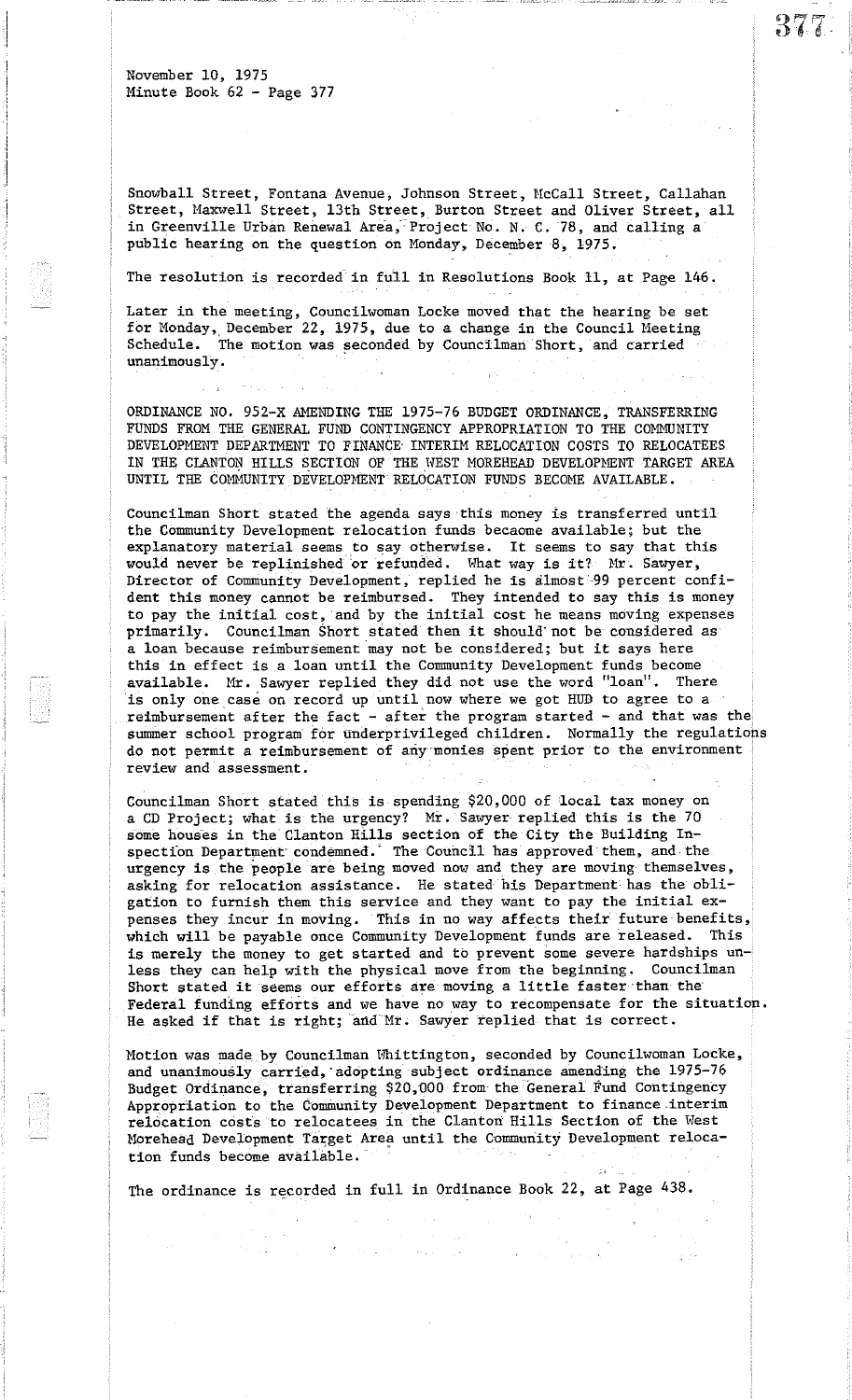37S

November 10, 1975 Minute Book 62 - Page 378

ORDINANCE NO. 953 AMENDING CHAPTER 5 OF THE CITY CODE BY REPEALING THE EXISTING PROVISIONS RELATING TO FIRE LIMITS AND BY ADOPTING A NEW ORDINANCE ESTABLISHING NEW FIRE LIMITS.

 $\mathcal{N}=\sqrt{2\pi\omega}$ 

**Captain Carl Carl Co** 

Councilman Harris moved adoption of subject ordinance amending Chapter 5 of the City Code by repealing the existing provisions relating to fire limits and by adopting a new ordinance establishing new fire limits. The motion was seconded by Councilman Whittington, and carried unanimously.

The ordinance is recorded in full in Ordinance Book 22, at Page 439-440. **CONTRACTOR** CARDS  $\sim$   $\sim$   $\sim$   $\sim$   $\sim$ 

ORDINANCES ORDERING THE REMOVAL OF WEEDS, GRASS AND TRASH.

 $\label{eq:2.1} \mathcal{L}_{\mathcal{A}}\left(\mathcal{L}_{\mathcal{A}}\right)=\mathcal{L}_{\mathcal{A}}\left(\mathcal{L}_{\mathcal{A}}\right)=\mathcal{L}_{\mathcal{A}}\left(\mathcal{L}_{\mathcal{A}}\right)=\mathcal{L}_{\mathcal{A}}\left(\mathcal{L}_{\mathcal{A}}\right)=\mathcal{L}_{\mathcal{A}}\left(\mathcal{L}_{\mathcal{A}}\right)=\mathcal{L}_{\mathcal{A}}\left(\mathcal{L}_{\mathcal{A}}\right)$ 

Upon motion of Councilman Gantt, seconded by Councilwoman Locke, and unanimously carried, the following ordinances were ,adopted ordering the removal of weeds, grass and trash:

- (a) Ordinance No. 954-X ordering the removal of weeds, grass and trash at Eastway Drive and Peace Street.
- (b) Ordinance No. 955-X ordering. the removal of weeds, grass and trash at 1521 Landis Avenue.
- (c) Ordinance No. 956-X ordering the removal of weeds and grass on vacant lot adjacent to 1710 Abbey Place.
- (d) Ordinance No. 951-X ordering the removal of weeds and grass on vacant lot at 1925 Washington Avenue.
- (e) Ordinance No.. 958-X ordering the removal of weeds and grass at 2028 Oaklawn Avenue.
- (f) Ordinance No. 959\_\_X ordering the removal of weeds and grass on vacant lot-adjacent to 2211 Kenny Street.
- (g) ·Ordinance No, 960-X ordering the removal of weeds and grass on vacant lot at corner of Kenny Street and Eureka Street.
- (h) Ordinance No. 96l-X ordering the removal of weeds and grass at 3514
- $(i)$  Ordinance No. 962-X ordering the removal of weeds and grass at 800 Woodside Avenue.
- (j) Ordinance No. 963-X ordering the removal of weeds and grass on vacant lot at rear 'of 3341 Dunaire Drive on Sudbury Road.
- $(k)$  Ordinance No. 964-X ordering the removal of weeds and grass at rear of 3100 Cosby Place ,
- (1) Ordinance No. 965-X ordering the removal of weeds, grass and trash at 1237 Echo Glen Road.

The ordinances are recorded in full in Ordinance Book 22, at Page 441-452.

RESOLUTION APPROVING A MUNICIPAL AGREEMENT BETWEEN THE NORTH CAROLINA DEPARTMENT OF JUSTICE, POLICE INFORMATION NETWORK AND THE CITY OF CHARLOTTE FOR THE INCREASED RENTAL COST OF THE POLICE DEPARTMENT'S FOUR POLICE IN-FORMATION NETWORK VIDEO TERMINALS, BEGINNING JANUARY 1, 1976.

Motion was made by Councilman Gantt, seconded by Councilman Short, and unanimously carried, adopting subject resolution approving a Municipal Agreement between the North Carolina Department of Justice, Police Information Network and the City of Charlotte for the increased rental cost of the Police Department's four police information network video terminals, beginning January 1, 1976.

The resolution is recorded in full in Resolutions Book 11, at Page 175.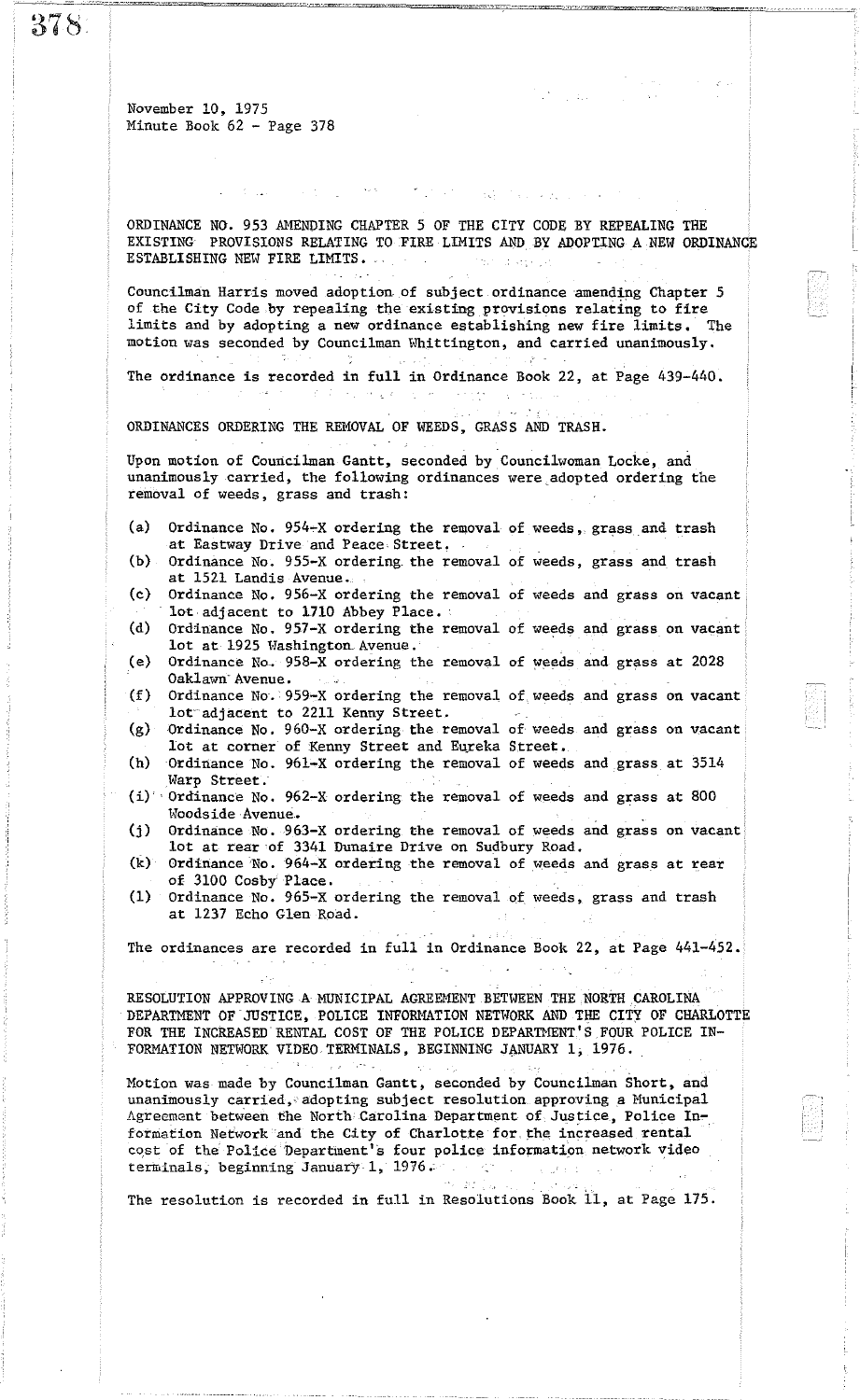MODIFICATION IN THE CONTRACT BETWEEN THE CITY AND THE BURROUGHS CORPORATION. APPROVED.

After explanation and discussion, Councilwoman Locke moved approval of the modification in the contract between the City and the Burrough Corporation for the Police Department's computer system to increase contract amount by \$3,291.80 annually, or a total seven year contract increase of \$20,000.00. The motion was seconded by Councilman Williams, and carried unanimously.

AMENDMENT TO CONTRACT WITH THE PROFESSIONAL A & E ASSOCIATES, LTD., APPROVED.

The amendment to the contract with Professional A & E Associates, Ltd. was presented for Council's consideration.

Councilman Short asked what it will cost the city in interest? Mr. Sawyer, Director of Community Development replied he does not know the answer to that. There is one parcel unsold :in the project and they have to keep it open because of that.

Councilman Short asked if in effect the city is not saving interest for <sup>A</sup> & <sup>E</sup> Associates and costing it for the city? Mr. Sawyer replied yes; there is no doubt about it. Some of the interest we are carrying because we cannot close the project; we have to allocate to both parcels.

Councilman Harris asked if this would not violate the terms of the original contract. The property was advertised; it came to Council on <sup>a</sup> bid, and the bid is a contract and it has specific specifications in it? Mr. Sawyer replied that is correct. Councilman Harris stated he has serious\_reservations about this. He asked if the City has received any of the \$259,000? Mr. Sawyer replied <sup>10</sup> percent of it was received as <sup>a</sup> binder. Councilman Harris stated for business and economic' reasons they say they need better consideration and need almost another year; they really want to split the parcel into two parts? Mr. Sawyer replied they felt there was a very good reason for that. First of all at the time the contract was executed, we were in a very different economic circumstances. That the bid was made and financing predicated on one set of circumstances; and those circumstances changed and changed rather drastically. That Mr. Whitehead, one of the principals in Professional A & E, is present to answer any questions they may have. That they have met with him, and he has completed every other term of the contract; his architects have completed the final plans and specifications for an office building. He has given them constant and periodic reports - not just verbal but including letters from· insurance companies and other major lenders that he has approached for financing and he just has not been able to work it out.

Councilman Harris stated he can see that. They have had revaluation for everybody else; he is sure the price of this property should probably have gone up in the interim period of time. He does not know what the price would be today as far'as the actual value price on it; but he thinks they have either got to increase the cost from the standpoint Mr. Short is talking about - the interest carrying this additional period - or we should rebid the property if he cannot carry forward on the contract.

Mr. Sawyer replied if we do that, we do not. have <sup>a</sup> buyer at all. That would be trading something for nothing. They have not had a person, to enter their office, or they have not been able to go out and promote anyone who is interested in buying that No. 1 parcel. They could advertise the No. 1 parcel today and they have no evidence whatsoever they would have a show of interest in bidding.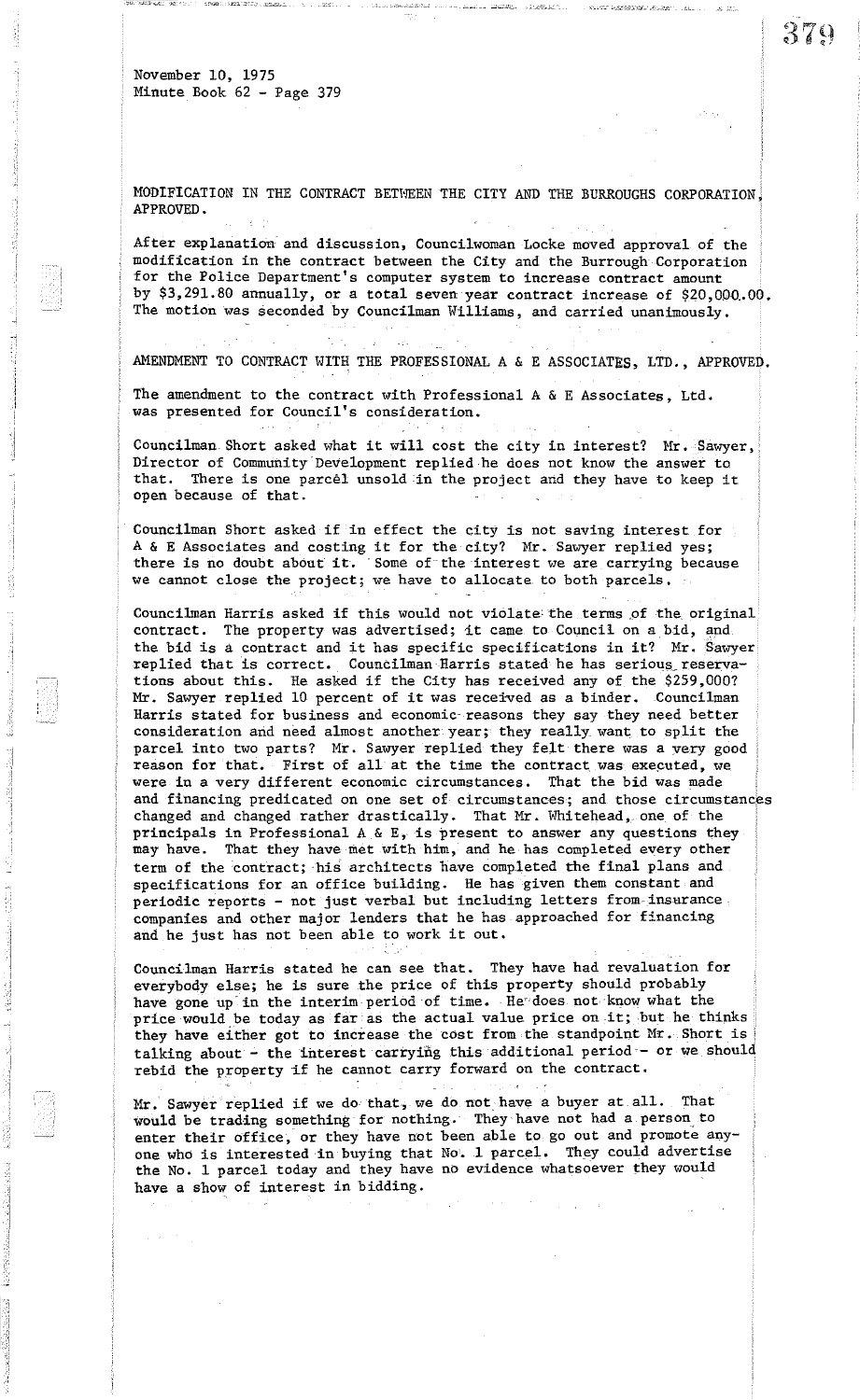$\omega_{\infty} = \omega_{\infty}^{n-1} \left( \omega_{\infty} - \omega_{\infty} \right)$  $\epsilon$  , where state of the State Mr. Sawyer stated the written stipulation in the oontract was that the developer would produce satisfactory financing, or evidence of financing for the project. He has not been able to do that. But that is the only segment of the contract that has not been provided. In addition, the developer has spent close to \$85,000 in plans, surveys and such.

 $\label{eq:3.1} \mathcal{O}(\mathcal{P}(\mathcal{O})\mathcal{P}(\mathcal{O}(\mathcal{O})))\otimes \mathcal{O}(\mathcal{O}(\mathcal{O}(\mathcal{O})))\otimes \mathcal{O}(\mathcal{O}(\mathcal{O})))$ 

 $\label{eq:2.1} \mathcal{A}^{\text{in}} = \{ \mathcal{A} \text{ in } \mathbb{R}^d \mid \mathcal{A} \in \mathcal{B}^{\text{in}} \} \text{ for all } \mathbb{R}^d \in \mathcal{A}^{\text{in}} \text{ and } \mathbb{R}^d \in \mathcal{A}^{\text{in}} \text{ and } \mathbb{R}^d \text{ is a finite.} \text{ and } \mathbb{R}^d \text{ is a finite.}$ 

والي المحا

Councilman Whittington asked how much the property has enhanced in value under revaluation? Mr. Sawyer replied he doubted if any; but he has not checked the tax rolls to see what it'was appraised for. A parcel of land is worth what someone will pay for it. If there is nobody out there who will pay anything for it, it has no value that you can put your finger on. The developer is asking for a delay of a little over six months in one case, and longer on another  $-$  almost a year for the second parcel  $-$  but at the same time he is asking that we amend the· contract and convey the land in two steps - similar to the way we conveyed the land in the downtown property.

Councilman Withrow stated he knows the bind this gentleman must be in because he knows a hundred or so other builders and developers in the same boat. There is just no money, and it is hard to. get hold of. He personally thinks we should go along with this, and he doubts seriously if there will be a buyer for the next six months unless things change more drastically than he thinks they will.

Councilman Withrow moved approval of the Amendment, which motion was seconded by Councilman Short.  $\sim 10^{-1}$ 

Councilman Gantt stated he agrees that the economic conditions have changed so much that he understands that by dividing this property into two pieces you end up with <sup>a</sup> little less than an equity situation. He wonders if even with the six months extension it is likely they·are. going to be able to do much more than that.

Mr. Whitehead stated in November 1973 when they bid on the property, mortgage loans'were paying 8 *1/2%* - 30 years. You only had to put up 10% or 15% of the equity of the total property cost. And you only had to have 30% to 40% pre-leased. 'Today you have to have 60% pre-leased. Problem No. 1 for them, they have 32%-pre-leased. Second you have to show 25% equity capital instead of 10%, and the redevelopment procedures are that you have to get all your plans developed and'approved by the consultant architect, which he has done, spending about \$85,000 on getting their building approved. They have deposited \$26,000 with the City which has accrued \$1700 in interest. So there is \$27,700 deposited there. The difference today is that there is 60% pre-leased; 25% equity capital; and the rate is 10  $1/4\%$  for 30 years instead of 8  $1/2\%$ . He stated they feel reasonably sure they can get the 60% pre-leased; they can get the 25% equity. If they did not have to pay the other \$105,000 it would help that much on their equity. Higher interest rates make it very marginal for any economic achievement. One of the biggest factors that hurts is you have between one and a fourth and one'and'a half million square feet of office space available to rent in Charlotte. They have 32% and they think they can get 28% more pre-leased. more pre-leased. a Calvar Chan

Councilman Gantt stated when you project his office rental on 81/2% interest mortgage,' he is willing to vote-to allow him this break to-split the properfty; but he seriously has a problem as to whether he will be able to achieve that getting substantial changes in the economy.

Councilman Harris stated having had the run-in with HUD on Parcel No. 1, is there's possibility that HUD can come back in now? Did HUD not have to approve the contract to sell these tracts of land? Can they come back in and say we are changing the terms of the contract for the bid process, and that we should have to reopen all that again for re-bid?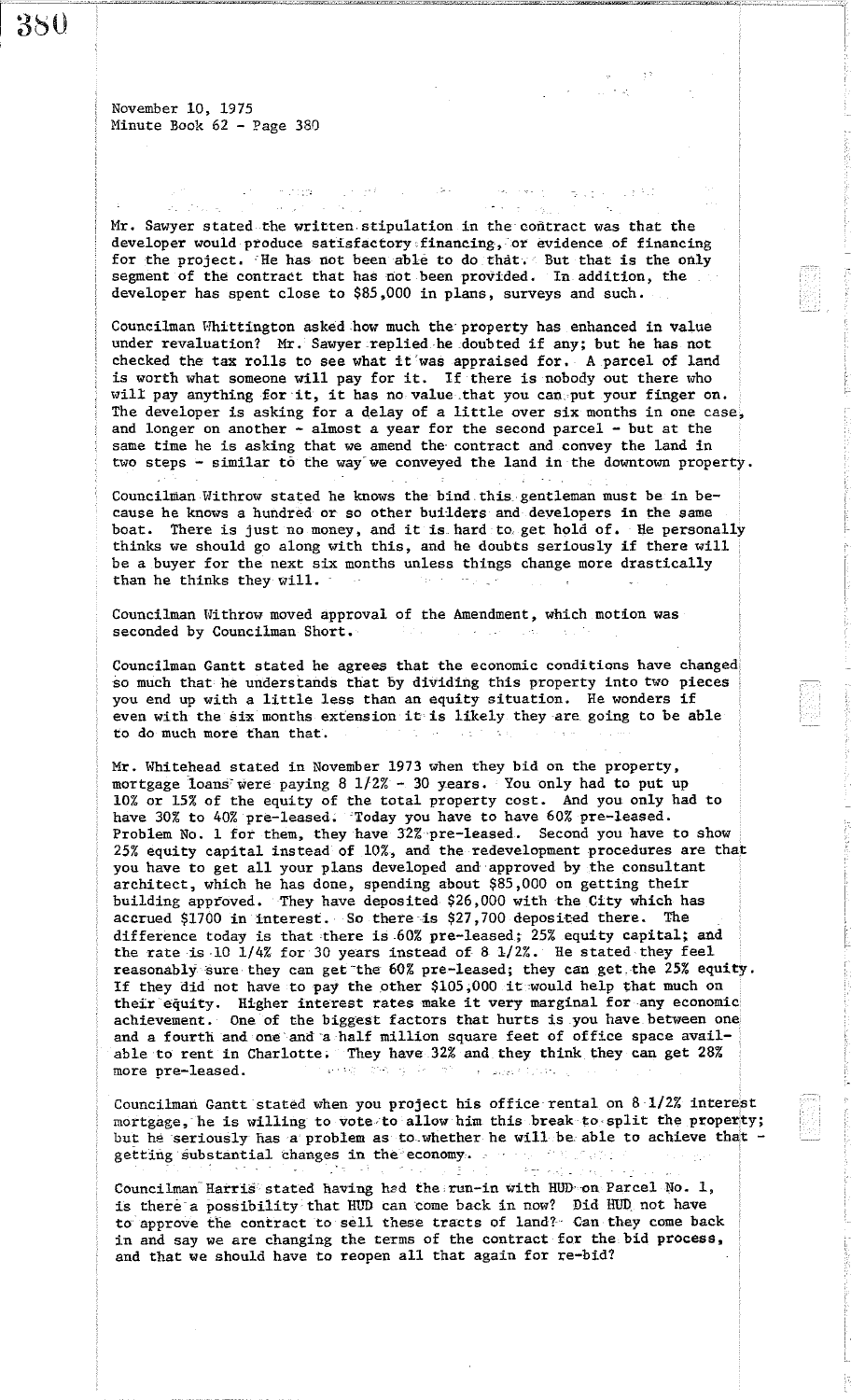Mr. Underhill, City Attorney, replied not in this case. This is an amendment to an existing contract. HUD did not approve the exact contract; it approved the form of contract; it approved the land use; and he sees no danger whatsoever of HUD even getting into the picture on this one. The only reason they came into the picture on the other one was the bidding process; not the contractural process. HUD's approval is not required for this amendment.

Councilman Harris stated to Mr. Whitehead that he wished he could go along with him; but he is sorry that he cannot because. he thinks this is putting the City in an equity position basically. In other words, we would be going along with him from the standpoint of no equity on the City's end of it. He thinks this is a businessman's risk unfortunately that Mr. Whitehead has to assume.  $\mathcal{F}_{\text{out}}$  )

Councilman Williams stated there may be no one else interested in this parcel or the one across the street. For a·while bidding was so hot and heavy for that parcel across the street, what happened to those people. Mr. Whitehead replied that is the reason the City has not put it on the market because of <sup>a</sup> concern that you may not get <sup>a</sup> full bid on it. That he is confident they can do this if there is not another recession between now and April 30.

The vote was taken on the motion, and carried as follows:

YEAS: Councilmembers Withrow, Short, Gantt and Williams. NAYS: Councilmembers Harris, Locke and Whittington.

MAINTENANCE CONTRACTS FOR THE COMPUTERIZED TRAFFIC SIGNAL SYSTEM, APPROVED.

Motion was made by Councilman Whittington, and seconded by Councilwoman. Locke to approve maintenance contracts for the Computerized Traffic Signal System, as follows:

- (a) Contract with Christinia Waite, at *\$3S,000,* for Software Maintenance
- (b) Contract.<br>Contract with Michael L. Smith, at \$23,000, for Hardware Maintenance Contract (excluding Computer and Associated peripherals).
- (c) Contract with ModComp Corporation, at \$7,385.40, for maintenance of the Computer and Associated peripherals.

Mr. Corbett, Director of Traffic Engineering, stated.as of last Monday, the system became the property of the City, and is now in·the hand of the City employees and is being operated daily by city employees. During certain parts of the day, the system has been removed from service and will continue to be removed from service as they insert new programs and test them out. Before they can put <sup>a</sup> program in operation and complete it, they must remove the system from operation, test the program.for numerous hours. During that period of time the system is operating on the back-up system. Then they return it, and place the new program in operation and return the computer to its normal function. This will take place over many, many months as they continue to develop new programs.

Mr. Corbett stated the original.contract - the construction contract - did not provide for maintenance service. They anticipated a year ago the would require maintenance and they asked in the budget for funds for this purpose, and \$100,000 was set aside. Some five months ago they began interviewing companies who might be interested in this and to get figures from them for this purpose. Other than the figures before Council today, the cheapest figure they have is \$125,000 for the identical same service. So they are recommending the cheapest service they can get for maintaining the service for one. year.

 $\label{eq:2.1} \mathcal{L}=\mathcal{L}^2\left(\mathcal{L}^2\right)\mathcal{L}^2\left(\mathcal{L}^2\right)\mathcal{L}^2\left(\mathcal{L}^2\right)\mathcal{L}^2.$ 

Corrected 11/24-75  $M.B. 62 -$ Page 406.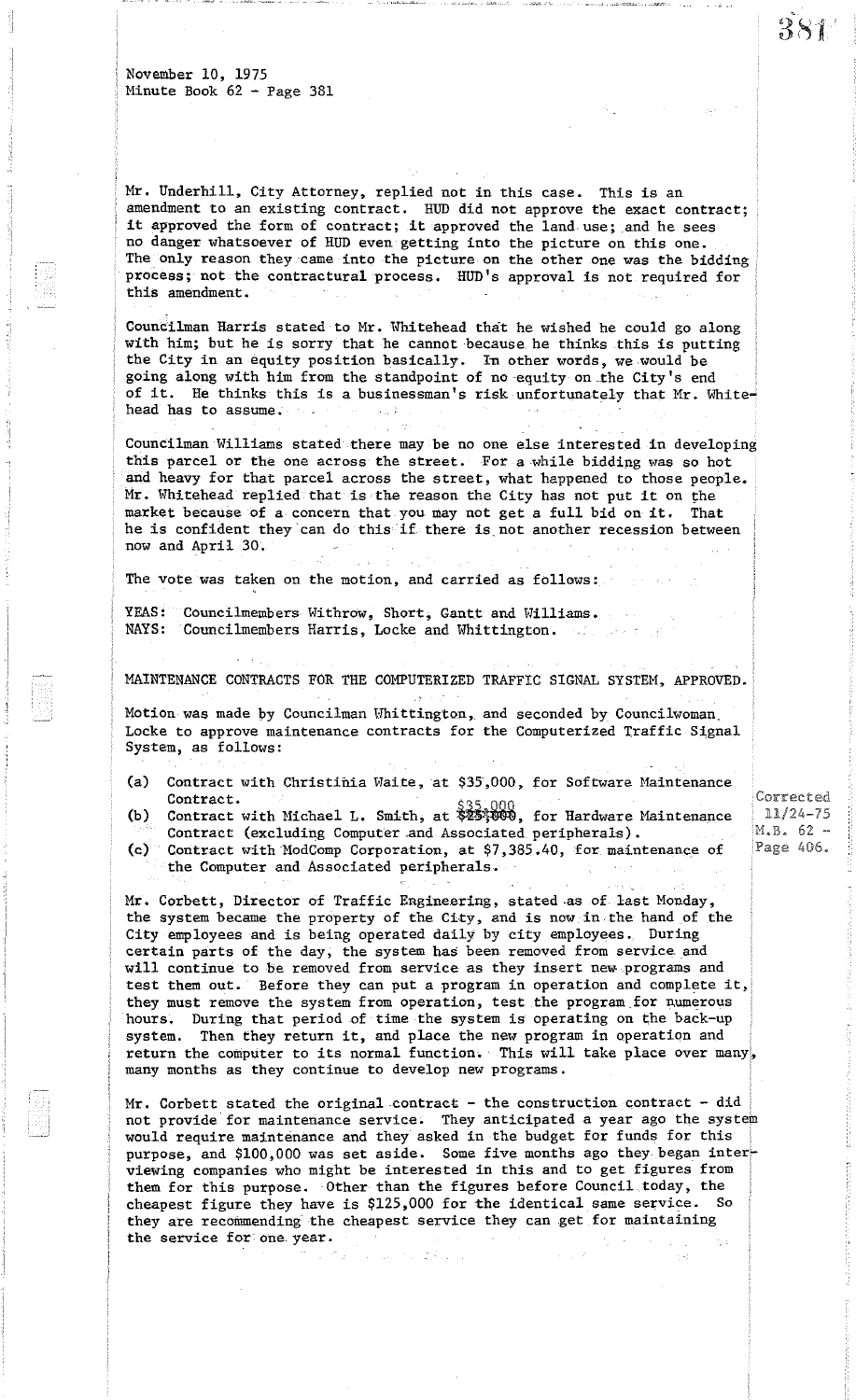382

November 10, 1975 Minute Book 62 - Page 382

He stated when they began to get into this particular area, they approached companies who were able to provide the city with this service. The city does not. presently have on its staff. individual positions such as these which are here. This is a service the city is buying, and in some instances, the contractor will furnish to the city, 24-hour a day, seven days a week, the service called for, with a minimum of 40 hours of actual working time per week. The system can fail any hour of the day or night, and it is necessary that these people be available.

~-

The other alternative is to hire one of the twelve companies which they interviewed, in' which the company wou1d,.provide· the same two people to do the same thing for \$125,000. These two people who they will hire with Council's approval have been employed' by. the contractor to build the system, and are the two most.qualified people to. do this job that, are available in the country today. Any other firm would have to go through a learning period of a minimum of six months before we could get anything out of them. Within the terms of the contracts we provide the times these people are to be available to us. Should they not be available at any particular time, for one reason or another, a penalty is provided for that purpose.

There are people on our staff who in an emergency, with some training from these contractors, will be able to keep the system running. Also, the back-up system can function should these people be away. Under the terms of both the contracts, these people are entitled to certain times away from the site. Vacations and sick leave are provided in the contract. Mr. Corbett stated one of the primary purposes· of these contracts is to train our in-house people.

The vote was taken on the motion, and carried unanimously.

지도 위험

 $\frac{1}{2} \left( \frac{1}{2} \sum_{i=1}^N \frac{1}{2} \right) \frac{1}{2}$ 

 $\mathcal{O}(\frac{1}{\epsilon})$ 

 $\label{eq:3.1} \mathbb{E}\left[\frac{1}{2}f(\mathcal{L})\right]=\mathcal{L}$  $\sim 30\, \mathrm{km}$ 

CONTRACT WITH GEORGE GOODYEAR COMPANY FOR CONSTRUCTION OF SANITARY SEWER TO SERVE OLD WOODS SUBDIVISION.  $\label{eq:3.1} \mathbb{E}\left[\mathcal{D}_{\mathcal{F}}\left(\mathcal{A}\right)\right] \leq \mathbb{E}\left[\mathcal{D}_{\mathcal{F}}\left(\mathcal{F}\right)\right] \leq \mathbb{E}\left[\mathcal{D}_{\mathcal{F}}\left(\mathcal{F}\right)\right] \leq \mathbb{E}\left[\mathcal{D}_{\mathcal{F}}\left(\mathcal{F}\right)\right]$ 

**医肠切除术 计算机系统 计字符** 

 $\mathcal{A}_{\mathcal{C}}$ 

 $\mathcal{O}_{\mathcal{M}}$  .

 $\begin{split} \mathcal{L}_{\text{max}} = \frac{1}{2} \sum_{i=1}^{N} \frac{1}{2} \sum_{j=1}^{N} \mathcal{L}_{\text{max}} \left( \frac{1}{2} \sum_{j=1}^{N} \mathcal{L}_{\text{max}} \left( \frac{1}{2} \sum_{j=1}^{N} \mathcal{L}_{\text{max}} \right) \right) \\ & \mathcal{L}_{\text{max}} = \frac{1}{2} \sum_{j=1}^{N} \frac{1}{2} \sum_{j=1}^{N} \mathcal{L}_{\text{max}} \left( \frac{1}{2} \sum_{j=1}^{N} \mathcal{L}_{\text{max}}$ 

 $\mathcal{L}^{\text{in}}(\mathbb{R}^d)$  , where  $\mathcal{L}^{\text{in}}(\mathbb{R}^d)$  , where  $\mathcal{L}^{\text{in}}(\mathbb{R}^d)$ 

Motion was made by Councilman Short, seconded by Councilman Whittington, and carried unanimously approving a contract with George Goodyear Company for the construction of 115 linear feet of 8-inch sanitary sewer to serve Old Woods Subdivision, inside the city, at an estimated cost of \$17,250.00, with the applicant to construct the entire system at his own proper cost and expense, and the City is to own, maintain and operate the system, and retain all revenues, all at no cost to the City.

等于的 嘉德 网络亚洲 人名尼 计数据的 网络男人 化保险

a na komencia da Maria General<br>Sentida da Sentida Mentaña da

 $\sigma_{\rm{max}} = \frac{1}{2} \sigma_{\rm{max}}$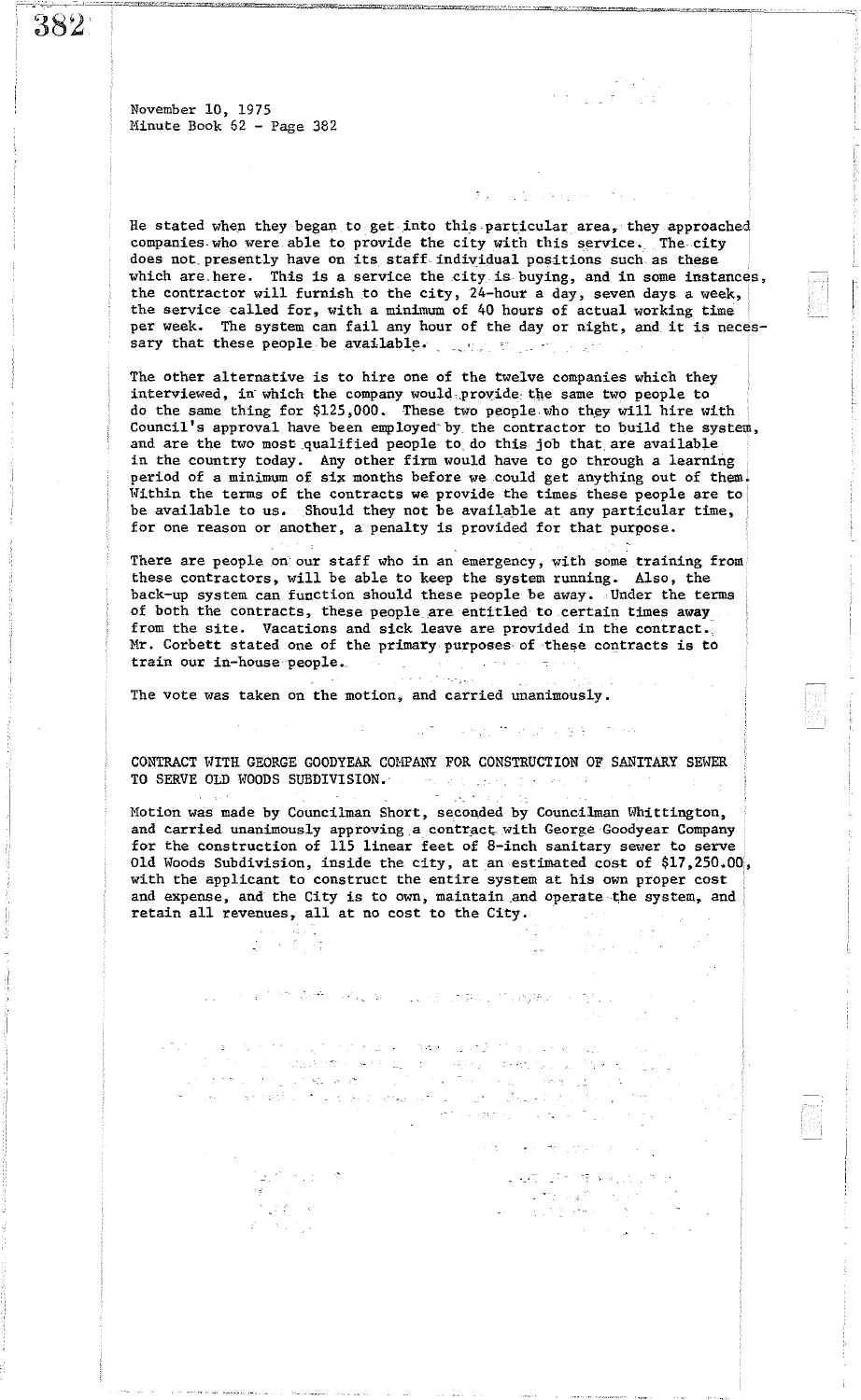## BIDS FOR TRUCKS AND BODIES REJECTED.

Motion was made by Councilman Short, seconded by Councilman Williams, , Motion was made by Councilman Short, seconded by Councilman Williams,<br>and unanimously carried, rejecting bids for 62x xxxeksxandx32xbodiesx for the Public Works Department, Engineering Division, due to the fact that the cost is in excess of approved'budget and'would not be advantageous to purchase.

CONTRACT AWARDED TOWN & COUNTRY FORD, INC. FOR ONE - ONE HALF TON VAN pANEL TRUCK.

 $\mathcal{L} \rightarrow \mathcal{L}$ 

Upon motion of Councilwoman Locke, seconded by Councilman Whittington, and unanimously carried, contract was awarded the low bidder, Town & Country Ford, Inc., in the amount of \$3,974.80, for one 1/2 ton van panel truck, for Public Works Department, Central-Services Division.

The following bids-were received:

'I I

| 그 사람들은 그 사람들은 그 사람들을 만들고 있다. 그 사람들은 그 사람들은 그 사람들은 그 사람들을 만들고 있다. 그 사람들은 그 사람들은 그 사람들을 만들고 있다. | the contract of the contract of the contract of |
|-----------------------------------------------------------------------------------------------|-------------------------------------------------|
| Town & Country Ford, Inc.,                                                                    | \$3,974.80                                      |
| Young Ford, Inc.<br>and the company of the company of                                         | 4,036,68                                        |
| GMC Truck & Coach Division                                                                    | 4,115.00                                        |
| LaPointe Chevrolet Co.                                                                        | 4.120.35                                        |
|                                                                                               |                                                 |

BIDS REJECTED FOR 2 - 15 PASSENGER MAXIWAGONS.

Councilman Whittington moved that· the bids for 2 - 15 Passenger Maxiwagons be rejected for not meeting specifications. The motion was seconded by Councilman Short, and unanimously carried.

CpNTRACT AWARDED TOWN & COUNTRY FORD, INC. FOR 19 - *1/2* TON PICK-UP TRUCKS.

Upon motion of Councilwoman Locke, seconded by Councilman Whittington, ahd unanimously carried, contract was awarded the low bidder, Town & Country, in the amount of \$72,590.79, on a unit price basis, for 19  $-[1/2]$  Ton Pick-Up Trucks, for various departments.

The following bids were received:

| Town & Country Ford, Inc.                         | \$72,590,79  |
|---------------------------------------------------|--------------|
| Young Ford, Inc.<br>of the state and the state of | $-73,377,92$ |
| GMC Truck & Coach Division                        | 75,850.00    |
| LaPointe Chevrolet Co.                            | 76,031,05    |

CONTRACT AWARDED TOWN & COUNTRY FORD, INC. FOR TWO 7800 GVW PICK-UP TRUCKS WITH CREW CAB.

Motion was made by Councilman Whittington, seconded by Councilman Short, and unanimously carried awarding contract to the low bidder, Town & Country Ford, Inc., in the amount of \$9,490.08 on a unit price basis, for two 7800 GVW Pick-Up Trucks with crew cab for Public Works Department and Traffic Engineering Department.

The following bids were received:

| Town & Country Ford, Inc.  | \$9.490.08 |
|----------------------------|------------|
| LaPointe Chevrolet Co.     | 9.781.34   |
| GMC Truck & Coach Division | 9,900.00   |
| Young Ford, Inc.           | 9.918.64   |

Corrected  $11/24/75$ M.B. 62 - Page 406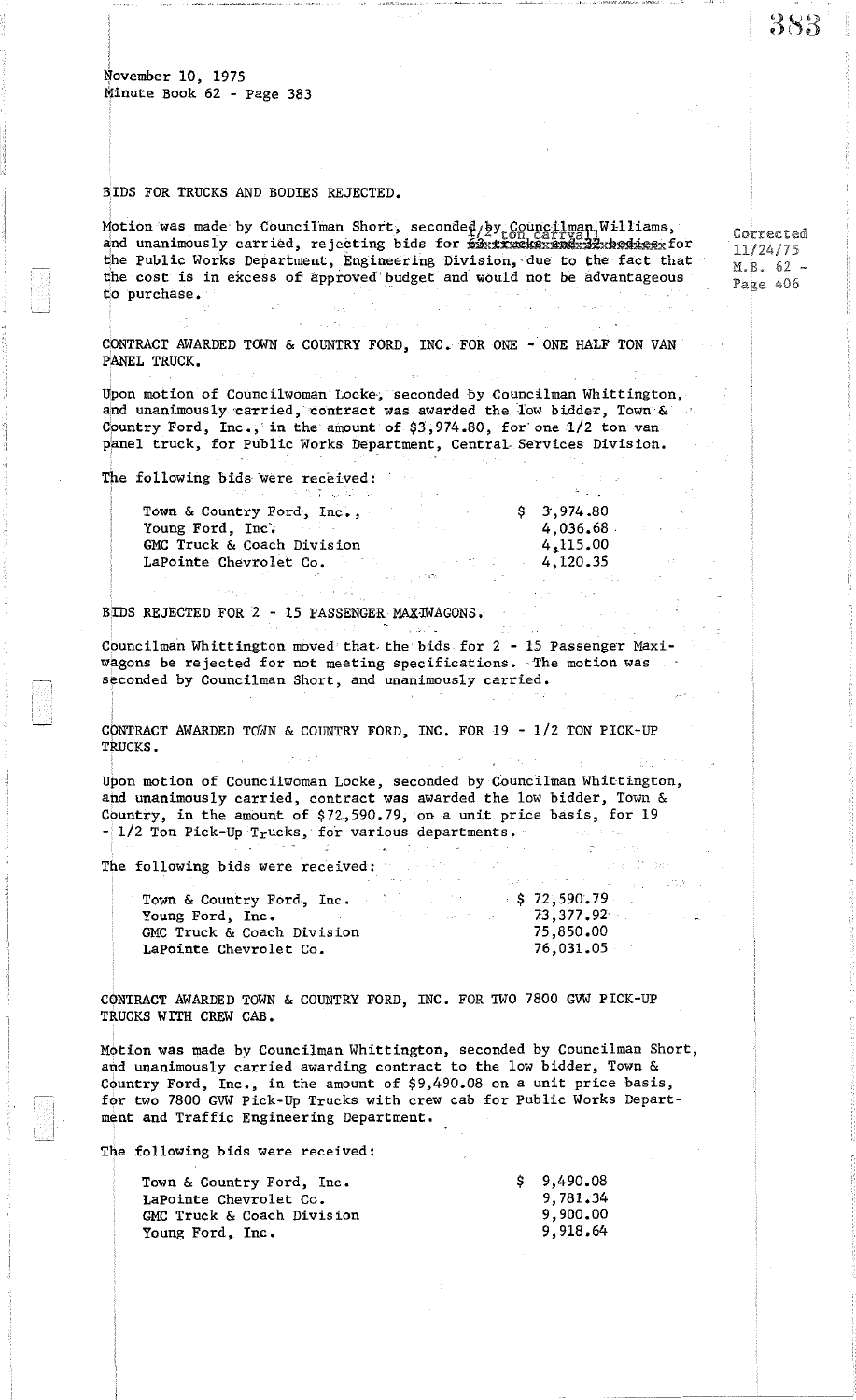CONTRACT AWARDED TOWN & COUNTRY FORD, INC. FOR THREE 9000 GVW PICK-UP TRUCKS. {ina collicity Councilman Withrow moved award of contract to the low bidder, Town & Country Ford, Inc., in the amount of  $$13,208.30$ , on a-unit price basis, for three 9000 GVW'Pick-Up Trucks for Public Works Department and Utility Department. The motion was seconded by Councilman Whittington, and unanimously carried. under Department of the spoon of p The following bids were received:  $$ 13,208.30$ Town & Country Ford, Inc. LaPointe.Chevro1et Co.  $13,237.83$  $\mathbb{R}^n \times \mathbb{R}^n$ Young Ford, Inc. 13,318.36 GMC Truck & Coach Division 13,420.00  $\mathcal{O}(\tau,\tau)$  and  $\mathcal{O}(\tau,\tau)$  $\sim 4-10^6$ CONTRACT AWARDED TOWN & COUNTRY FORD, INC. FOR 13 - 20,000 GVW TRUCK CAB AND CHASSIS.  $\sqrt{2}$ Motion was made by Councilman Whittington, seconded by Councilman Harris, and unanimously carried, awarding contract to the low bidder, Town & Country Ford, Inc., in the amount of \$94,364.79, on a unit price basis, for 13 - 20,000 GVW Truck Cab & Chassis, for various departments. The following bids were received: \$ 94,364.79· Town & Country Ford, Inc. Tar Heel Ford Truck Sales 97,170.97 98,840.82 Young Ford, Inc. International Harvester Co. 104,694.59 GMC Truck & Coach Division 125,970.00 CONTRACT AWARDED TOWN & COUNTRY FORD, INC., FOR ONE - 20,000 GVW TRUCK & CHASSIS. Upon motion of Councilman Whittington, seconded by Councilwoman Locke, and unanimously carried, contract was awarded the low bidder, Town & Country Ford, in the amount of \$7,447.34, on a unit price basis for one 20,000 GVW Truck Cab & Chassis, for Traffic Engineering Department. The following bids' were received: Town & Country Ford, Inc.  $$7,447.34$ Tar Heel Ford Truck Sales 7,457.87 Young Ford, Inc. 7,589.71 International Harvester Co. 8,032.77

网络多克 医阿尔姆氏反射 经经济的 医腰部的 医

CONTRACT AWARDED TOWN & COUNTRY FORD, INC. FOR THREE - 20,000 GVW TRUCK CAB & CRASIS WITH CREW CAB.  $\mathbb{R}^{n}$  .

Councilman Short moved award of contract to the low bidder, Town & Country Ford, Inc., in the amount of \$23,454.50, on a unit price basis, for three 20,000 GVW Truck Cab & Chassis with Crew Cab, for various departments. The motion was seconded by Councilman Whittington, and unanimously carried.

 $-9,690.00$ 

ing<br>Tanggunian Propinsi Propinsi Propinsi  $\sigma_{\rm 200}$ 

The following bids were received:

GMC Truck & Coach Division

| Town & Country Ford, Inc.   | \$23.545.50 |
|-----------------------------|-------------|
| Tar Heel Ford Truck Sales   | 24,266.76   |
| Young Ford, Inc.            | 24,648.51   |
| International Harvester Co. | 26,546.70   |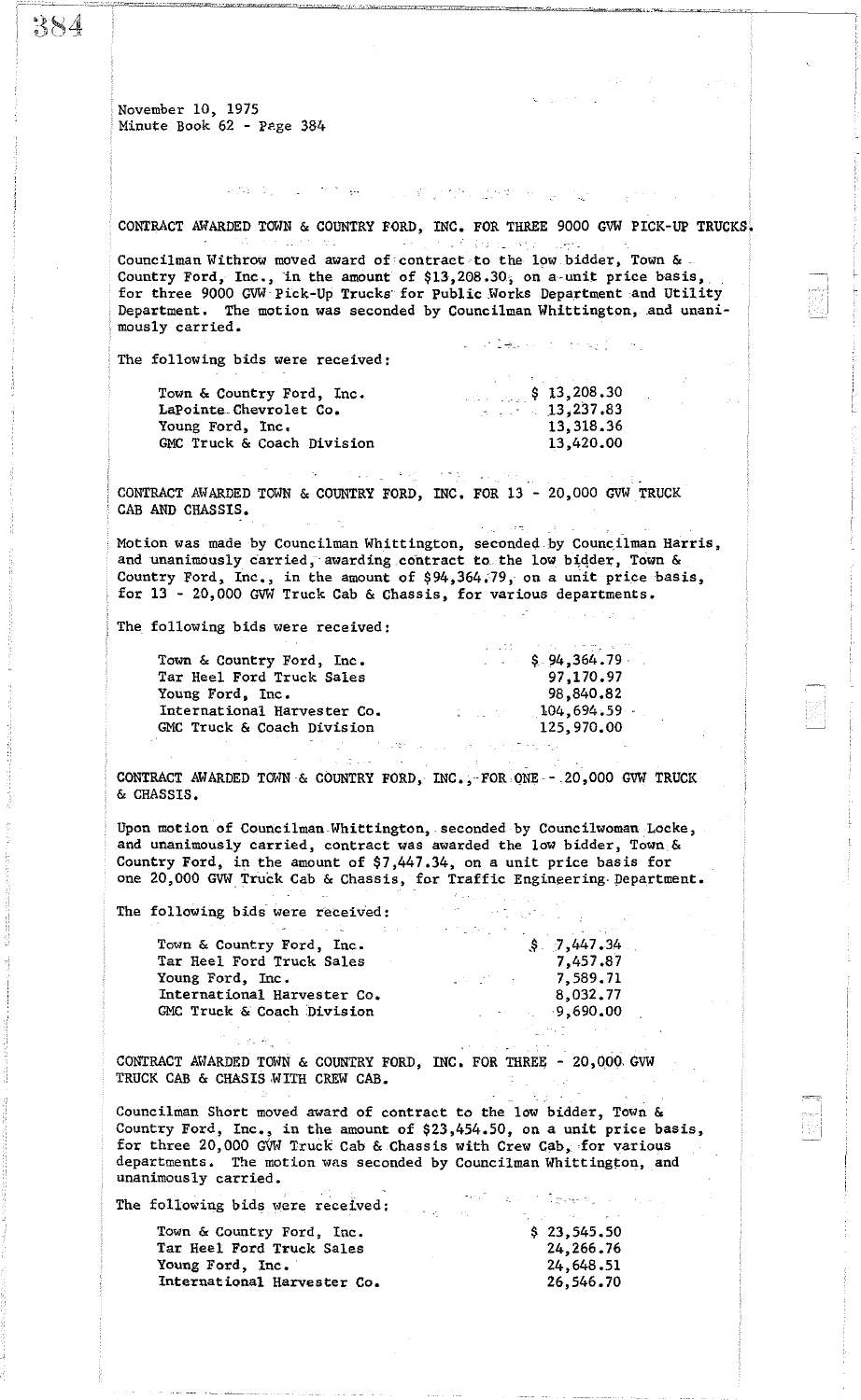CONTRACT AWARDED TOWN & COUNTRY FORD, INC., FOR ONE 24,000 GVW TRUCK CAB & CHASSIS.

Motion was made by Councilman Withrow, seconded by Councilman Short, and unanimously.carried, awarding contract to the low bidder, Town & Country Ford, Inc., in the amount of \$8,639.14 on a unit price basis for one 24,000 GVW Truck Cab & Chassis, for the Utility Department, Sewer Division.

The following bids were received:

| Town & Country Ford, Inc.   | \$8,639.14 |
|-----------------------------|------------|
| International Harvester Co. | 9,565.41   |
| Tar Heel Ford Truck Sales   | 9,627.91   |
|                             |            |

CONTRACT AWARDED TOWN & COUNTRY FORD, INC., FOR ONE 27,500 GVW TRUCK CAB & CHASSIS.

Upon motion of Councilwoman Locke, seconded by Councilman Withrow, and unanimously carried, contract was awarded the low bidder, Town & Country Ford, Inc., in the amount of \$15,150.24, on a unit price basis, for one 27,500 GVW Truck Cab & Chassis. .

The following bids were received:

Town & Country Ford, Inc. Tar Heel Ford Truck Sales

BIDS REJECTED FOR· TRUCKS & BODIES.

Motion was made by Councilman Short, seconded by Councilman Whittington,<br>and unanimously carried rejecting all bids for **Raindas and Bodies** for second that is and unanimously carried rejecting all bids for the model of the form can all public Works Department, Sanitation & Street Divisions.<br>Public Works Department, Sanitation & Street Divisions.  $11/24/75$ 

 $\mathcal{N}$ 

\$ 15,150.24 15,582.62

 $M.B. 62 - Pg.406$ 

 $\mathcal{L}_{\mathcal{D}}$ 

CONTRACT AWARDED TOWN & COUNTRY FORD, INC. FOR ONE 43,000 GVW TRUCK. CAB & CHASSIS.

Councilman Whittington moved award of contract to the low bidder, Town & Country Ford, Inc., in the amount of \$18,956.33, on a unit price basis, for one 43,000 OVW Truck Cab & Chassis, for Public Works Department, Street Division. The motion was seconded by Councilwoman Locke, and unanimously carried.

The following bids were received:

| \$18,956,33<br><b>Contractor</b> |
|----------------------------------|
| 19,396.74                        |
| 21,669.17                        |
| 22,483,56<br>時間 中間 かい            |
| 24,785.00                        |
| 24,885.00                        |
|                                  |

CONTRACT AWARDED LUCAS WHITE TRUCK SALES, FOR ONE 45,000 OVW TRUCK CAB & CHASSIS.

Upon motion of Councilwoman Locke, seconded by Councilman Short, and unanimously carried, contract was awarded the low bidder, Lucas White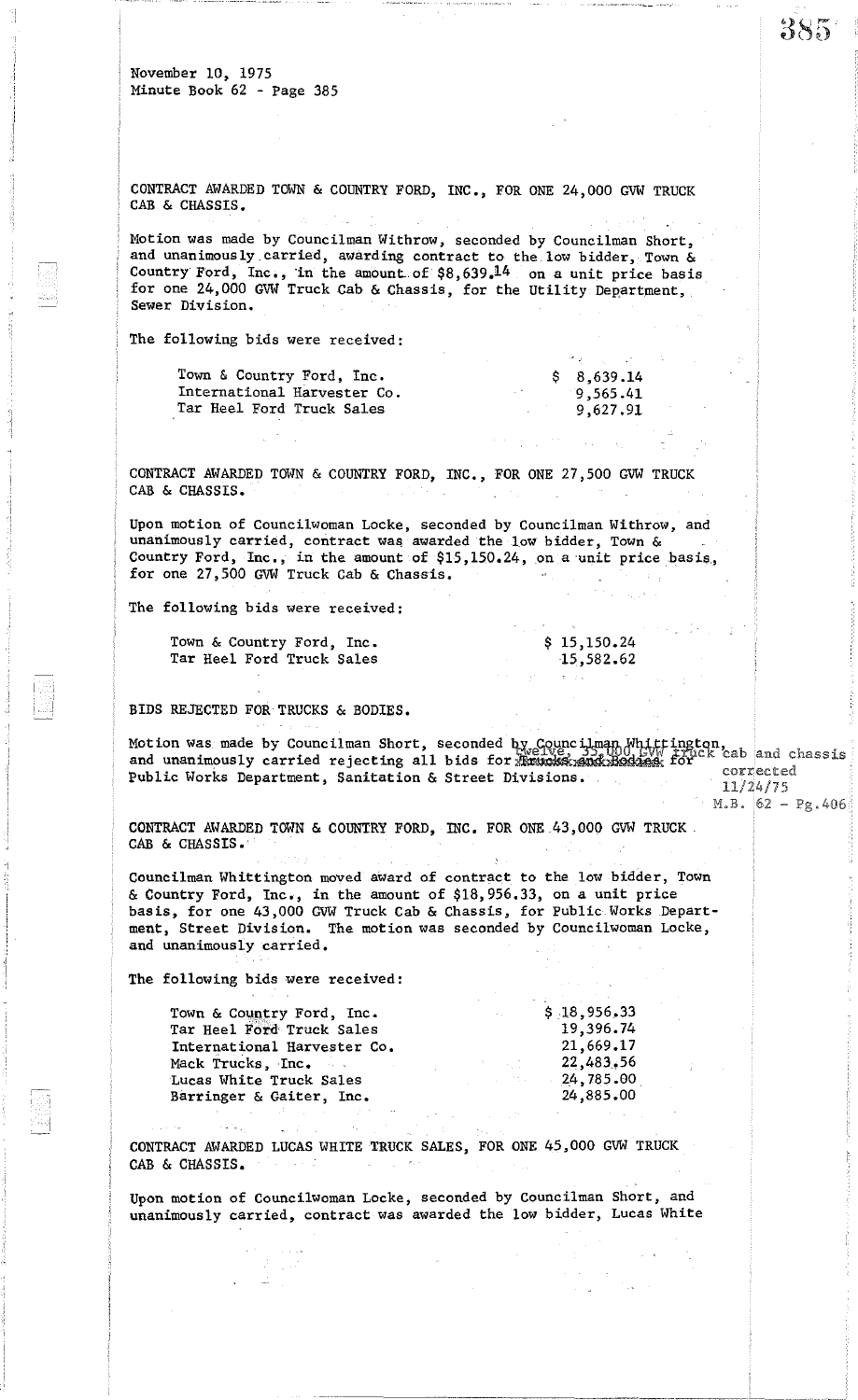386.

November 10, 1975 Minute Book 62 - Page 386

Truck Sales, in the amount of \$23,750.00 on a unit price basis, for .<br>Storie od politike one 45,000 GVW Truck Cab & Chassis, for Public Works Department, Motor Transport Division. in a ma

The following bids were received:

 $\mathcal{L} = \mathcal{L} \mathcal{L}$  .

|                          | 그는 이번 이 여러 가고 있는 이 여자는 고추 아버지가 그 집 때 못 나 부는 그 일 소리를 보고 있다. |
|--------------------------|------------------------------------------------------------|
| Lucas White Truck Sales  | $S_{\perp}$ 23,750.00                                      |
| Mack Trucks, Inc.        | 25,245.00                                                  |
| Barringer & Gaiter, Inc. | $\sim$ 25,997.00.                                          |
|                          |                                                            |

CONTRACT AWARDED WORTH KEETER, INC. FOR TWO SERVICE UTILITY BODIES.

- ' Motion was made by Councilman Short, seconded by Councilman Withrow, and unanimously carried, awarding contract to the low bidder, Worth Keeter, Inc., in the amount of  $$1,918.00$ , on a unit price basis, for two Service Utility Bodies, for Traffic Engineering Department.

 $\sqrt{2}L_{\rm X}$  .

 $\sim 10^{12}$  and  $\sim$ 

 $\label{eq:1} \left\langle \mathbf{x}+\mathbf{y}^{\star}\mathbf{z}\mathbf{z}\right\rangle =\frac{1}{2}\left\langle \mathbf{x}+\mathbf{x}\right\rangle$ 

医对称 不过 女性

The following bids were received:

|                                                                                                                                                                                                                                                                                                | 그는 아이들은 아이가 좋아하는 것을 하고 있었다. 이 사람들은 어려워 주었다. |
|------------------------------------------------------------------------------------------------------------------------------------------------------------------------------------------------------------------------------------------------------------------------------------------------|---------------------------------------------|
| Worth Keeter, Inc.                                                                                                                                                                                                                                                                             | \$1,918.00                                  |
| Utilities Service, Inc.                                                                                                                                                                                                                                                                        | 1,990.00                                    |
| Cook Body Company and $\mathbb{R}$ and $\mathbb{R}$ are $\mathbb{R}$ and $\mathbb{R}$ are $\mathbb{R}$ and $\mathbb{R}$ are $\mathbb{R}$ and $\mathbb{R}$ are $\mathbb{R}$ and $\mathbb{R}$ are $\mathbb{R}$ and $\mathbb{R}$ are $\mathbb{R}$ and $\mathbb{R}$ are $\mathbb{R}$ and $\mathbb$ |                                             |
| Twin States Truck Equipment Co.                                                                                                                                                                                                                                                                | $-2,080,00$                                 |
| Controlled Environment, Inc.                                                                                                                                                                                                                                                                   | 2,080.00                                    |
|                                                                                                                                                                                                                                                                                                |                                             |

不可能, 这个人 CONTRACT AWARDED FRUEHAUF TRUCK EQUIPMENT CO., FOR FOUR 10 FT. STEEL DUMP BODIES. THIS RESULTING IS A REPORT OF THE RESULTING OF THE RESULTING OF THE RESULTING OF THE RESULTING OF

Upon motion of Councilman Whittington, seconded by Councilman Short, and unanimously carried, contract was awarded the low bidder, Fruehauf Truck Equipment Co., in the amount of \$8,665;92, 9n a unit price basis, for four <sup>10</sup> ft. Steel Dump Bodies, for various departments.

| aar in wat neemt namb Nagenei tat sattaan pebaraharna.                                                                                                                                                                                                                                                                                                                           |                                         |  |
|----------------------------------------------------------------------------------------------------------------------------------------------------------------------------------------------------------------------------------------------------------------------------------------------------------------------------------------------------------------------------------|-----------------------------------------|--|
| $\mathcal{W}$ , and the second sequence of the sequence of the sequence of the sequence of the sequence of the sequence of the sequence of the sequence of the sequence of the sequence of the sequence of the sequence of the seq<br>The following bids were received: $\mathbb{R}^n$ and $\mathbb{R}^n$ are the set of $\mathbb{R}^n$<br>医异常性的 医血管切除术 医心包的 医心包的 医单位性脑膜 医异位性白细胞 |                                         |  |
| Fruehauf Truck Equipment Co. $\qquad \qquad$ 8. 8,665.92<br>Twin States Truck Equipment Co.<br>Quality Equipment & Supply Co.                                                                                                                                                                                                                                                    | 8,869.92<br>9,702.00                    |  |
| Roach Russell, Increasing and the property of the 9,802.00<br>Worth Keeter, Inc.<br>Controlled Environment, Inc.                                                                                                                                                                                                                                                                 | 9,940.00<br><b>DESCRIPTION 9,990.00</b> |  |
| Cook Body Company<br>Map Enterprises, Inc.<br>AM DEAN DE LA LAMPANYA 11,436.00.<br>Utilities Services, Inc.                                                                                                                                                                                                                                                                      | 9,992.00<br>10,400.00                   |  |

CONTRACT AWARDED TWIN STATES TRUCK EQUIPMENT CO. FOR FLAT BOTTOM STEEL DUMP BODIES. The state of the second service in the second of the state of the second service.<br>The second service is the service of the service in the service in the second service of the service of the se

Motion was made by Councilwoman Locke, seconded by Councilman Short, and unanimously carried, awarding contract to the low bidder, Twin States  $\sim$   $\sim$ Truck Equipment Co., in the amount of \$14,198.40, on a unit price basis, for eight 12 ft. Flat Bottom Steel Dump Bodies, for various departments.

The following hids were received:

 $\sim 10^{-1}$  .

| Twin States Truck Equipment Co. |                                                     |
|---------------------------------|-----------------------------------------------------|
| Controlled Environment, Inc.    | $\frac{1}{2}$ (and the state $\frac{1}{4}$ , 198.40 |
| Worth Keeter, Inc.              | 16,728.00                                           |
| Utilities Services, Inc.        | 18,648.00                                           |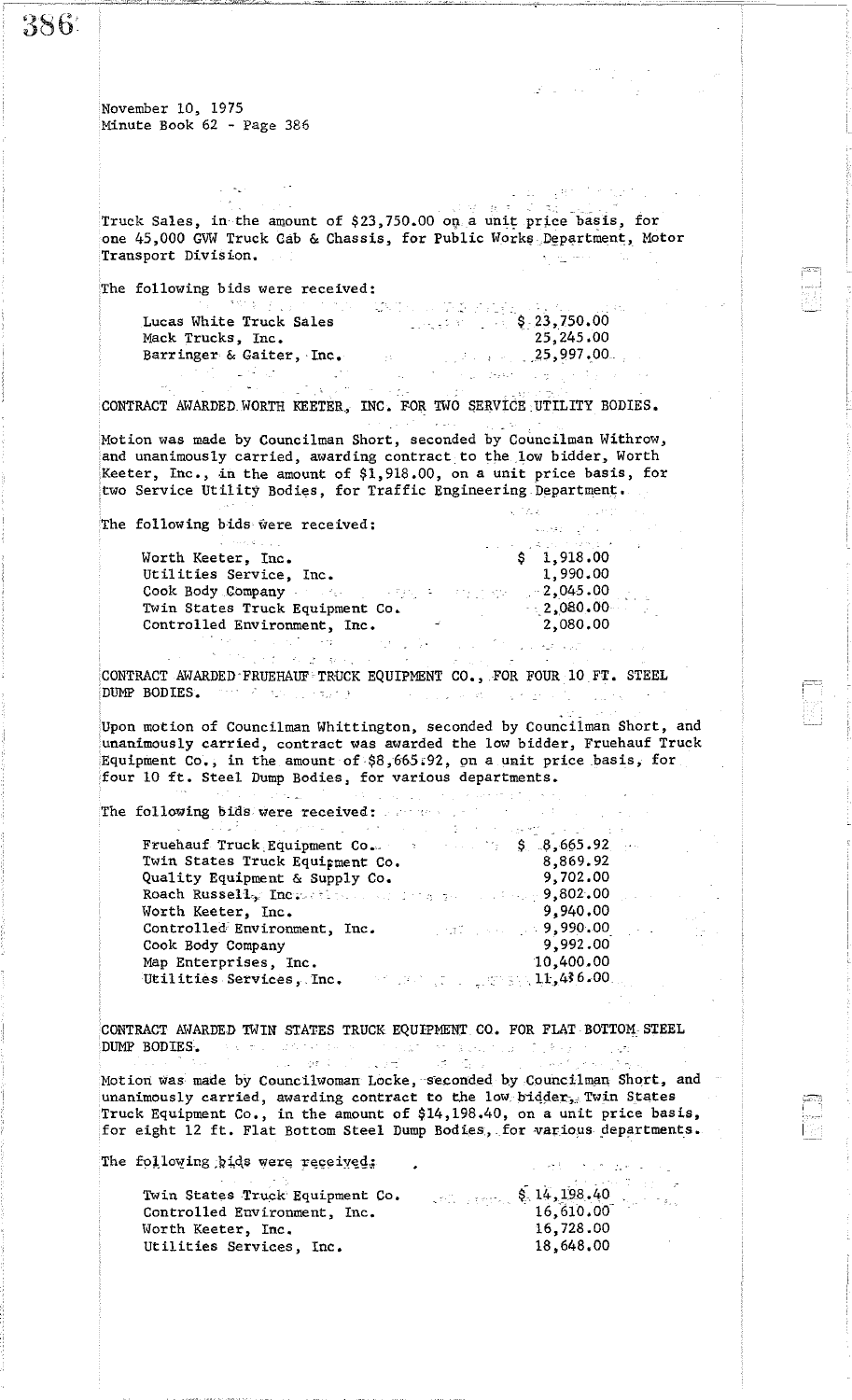| Map Enterprises, Inc.          |                   | \$18,800.00 |
|--------------------------------|-------------------|-------------|
| Quality Equipment & Supply Co. |                   | 19,602.00   |
| Fruehauf Truck Equipment Co.   | $\Delta \sim 100$ | 19,976,96   |
| Roach Russell, Inc.            |                   | 19,992,00   |
| Cook Body Company              |                   | 21,960.00   |
|                                |                   |             |

CONTRACT AWARDED QUALITY EQUIPMENT & SUPPLY COMPANY FOR STEEL DUMP TRUCK BODY WITH HYDRAULIC SIDE LOADER.

Upon motion of Councilwoman Locke, seconded by Councilman Short, and unanimously carried, contract was awarded to the low bidder, Quality Equipment & Supply Company, in the amount of \$3,712.50, on a unit price basis, for one 12 ft. steel dump body with hydraulic side loader, for Public Works Department, Sanitation Division.

The following bids were received:

| Quality Equipment & Supply Co. |  | \$3,712.50  |
|--------------------------------|--|-------------|
| Map Enterprises, Inc.          |  | 3,900.00    |
| Worth Keeter, Inc.             |  | $-3,995,00$ |
| Utilities Services, Inc.       |  | 4,195.00    |
|                                |  |             |

CONTRACT AWARDED GRIFFIN IMPLEMENT & MILLING COMPANY FOR SELF UNLOAD-ING HOPPER TYPE SPREADER.

Councilman Whittington moved award of contract to the only bidder, Griffin Implement & Milling Company, in the amount of \$8,024.24, for one Self Unloading Hopper Type Spreader, for Public Works Department, Street Division. The motion was seconded by Councilman Short, and carried unanimously.

CONTRACT AWARDED N. C. EQUIPMENT COMPANY, FOR VACUUM CATCH BASIN CLEANER.

Motion was made by Councilwoman Locke, seconded by Councilman Short, and unanimously carried, awarding contract to the only bidder meeting specifications, N. C. Equipment Company, in the amount of \$27,680.00, for one vacuum Catch Basin Cleaner, for Public Works Department, Street Division.

The following bid was received not meeting specifications:·

Jet-Vac Sanitary Service, Inc. \$ 20,760.32

 $\sqrt{1+\frac{1}{2}}$  .

CONTRACT AWARDED WORTH KEETER, INC. FOR REAR LOADING REFUSE COLLECTION PACKER BODIES.

Upon motion of Councilman Short, seconded by Councilman Whittington, and unanimously carried, subject contract was awarded the low bidder, meeting specifications, Worth Keeter, Inc., in the amount of \$87,890.00, for 11 Rear Loading Refuse Collection Packer Bodies, for public Works Department, Sanitation Division.

The following bids were received:

| Worth Keeter, Inc.             |  | \$87,890.00 |
|--------------------------------|--|-------------|
| Roach Russell, Inc.            |  | 89,045.00   |
| Quality Equipment & Supply Co. |  | 91,203,75   |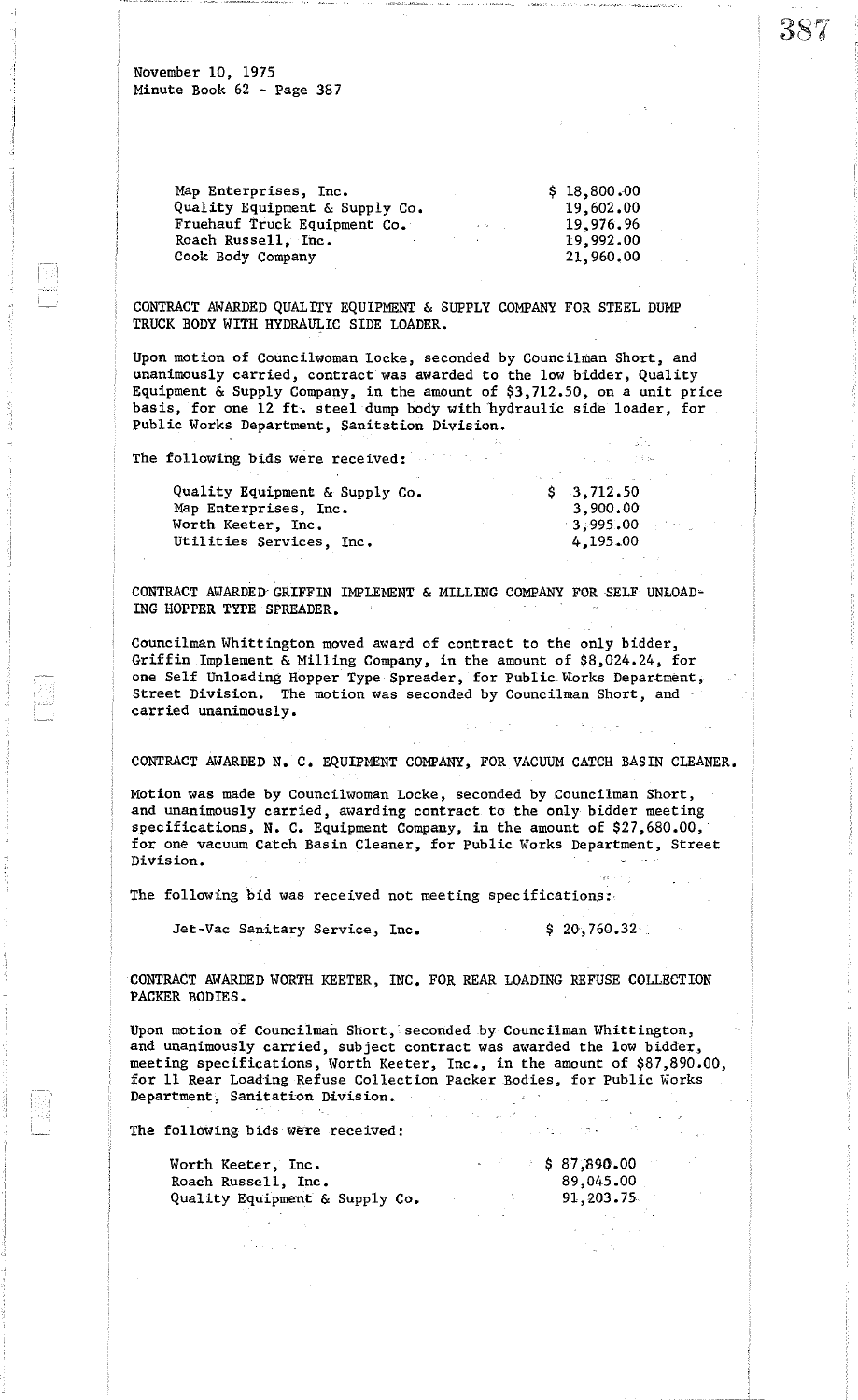.•

Controlled Environment Cook Body Company and the company of the state of the contract of the contract of the contract of the contract of the contract of the contract of the contract of the contract of the contract of the contract of the contract

 $\label{eq:2.1} \frac{1}{2} \left( \frac{1}{2} \left( \frac{1}{2} \frac{d^2}{d^2} \right) \right) \left( \frac{d^2}{d^2} \right) \left( \frac{d^2}{d^2} \right) \left( \frac{d^2}{d^2} \right) \left( \frac{d^2}{d^2} \right) \left( \frac{d^2}{d^2} \right) \left( \frac{d^2}{d^2} \right) \left( \frac{d^2}{d^2} \right) \left( \frac{d^2}{d^2} \right) \left( \frac{d^2}{d^2} \right) \left( \frac{d^2}{d^2}$ 

。<br>- 女性職務 - 2巻<br>- 女性職務 - 2巻 \$ 93,401.00  $129,511.25...$ 

The country company

 $\mathcal{L}_{\text{max}}$ 

Bids received not meeting specifications:

 $\label{eq:2.1} \mathcal{L}^{\alpha} \left( \mathfrak{g} \right) = \mathcal{L}_{\mathcal{L}} \left( \mathcal{L}^{\alpha} \right) = \mathcal{L}^{\alpha} \left( \mathcal{L}^{\alpha} \right) = \mathcal{L}^{\alpha} \left( \mathcal{L}^{\alpha} \right)$ 

J. Kelly, Ltd.\_ Sanco £orporation \$ 85,712.00 118,8l3.64.

CONTRACT AWARDED TWIN STATES TRUCK EQUIPMENT COMPANY FOR STEEL DUMP BODY.

Councilman Whittington moved award of contract to the low bidder, Twin States Truck Equipment Company, in the amount of \$2,751.96, on a unit price basis for one 13 ft. Steel Dump Body, for Public'Works Department, Street Division. The motion was seconded by Councilman Withrow, and carried unanimously. carried unanimously.  $\mathcal{L}_{\mathcal{L}}$  .

The following bids were received:

|                                                                                                                                                                                                                                                                     | 그 사람들은 그 사람들은 그 사람들을 사랑 사람들을 사랑 사람들을 만들었다.            |
|---------------------------------------------------------------------------------------------------------------------------------------------------------------------------------------------------------------------------------------------------------------------|-------------------------------------------------------|
| Twin States Truck Equipment Co.                                                                                                                                                                                                                                     | $\begin{array}{cccc} \text{S} & 2,751.96 \end{array}$ |
| Cook Body Company<br>and the control of the control of                                                                                                                                                                                                              | <b>2,845.00</b>                                       |
| <b>Fruehauf Truck Equipment Co.</b> 2,975.06                                                                                                                                                                                                                        |                                                       |
| Roach Russell, Inc. The contract of the contract of the contract of the contract of the contract of the contract of the contract of the contract of the contract of the contract of the contract of the contract of the contra                                      | 2,979,90                                              |
| Controlled Environment and the state of the state of the state of the state of the state of the state of the state of the state of the state of the state of the state of the state of the state of the state of the state of                                       | 3,053,00                                              |
| Quality Equipment & Supply Co.<br>a galan sebagai sebagai sebagai sebagai sebagai sebagai sebagai sebagai sebagai sebagai sebagai sebagai sebagai<br>Sebagai sebagai sebagai sebagai sebagai sebagai sebagai sebagai sebagai sebagai sebagai sebagai sebagai sebaga | 3,168.00                                              |
|                                                                                                                                                                                                                                                                     |                                                       |

CONTRACT AWARDED AUTO PARTS AND ELECTRIC COMPANY FOR WRECKER ASSEMBLY WITH SPECIAL BODY.  $\mathcal{L}^{\mathcal{A}}(\mathcal{A})$  , where  $\mathcal{L}^{\mathcal{A}}(\mathcal{A})$  is a subset of the set of  $\mathcal{A}$ 

Motion was made by Councilman Withrow, seconded by Councilman Short, and unanimously carried, awarding. contract to the low bidder, Auto Parts and Electric Company, in the amount of \$11,795.28, on a unit price basis for one 25 ton Wrecker Assembly with Special Body, for Public Works Department, Motor Transport Division.

The following bids were received:

| Auto Parts and Electric Co. |  | $\frac{1}{2}$ \$ 11,795.28 |
|-----------------------------|--|----------------------------|
| Auto Equipment, Inc.        |  | 12,223.00                  |

CONTRACT AWARDED LANDMARK ENGINEERING CO. ,'INC. FOR FY-76 TOPOGRAPHIC MAPPING.  $\mathcal{L}^{\text{max}}_{\text{max}}$  and  $\mathcal{L}^{\text{max}}_{\text{max}}$ 

Councilman Short moved award of contract to the low bidder, Landmark Engineering Co., Inc., in the amount of \$19,850.00, for FY-76 Topographic Mapping, for Public Works Department. The motion was seconded by Councilman Whittington, and unanimously carried.

The following bids were received: with the single service of

n<br>Mag

| 医原子 医单位静脉 电电子 化摩尔基 医类原囊 化乙基苯乙                                | しいない はっしょう こうねょきいん |
|--------------------------------------------------------------|--------------------|
| Landmark Engineering Co. 3. 19,850.00                        |                    |
| Abrams Aerial Survey Corp. 1999. The contract and 20,950.40. |                    |
| Chas. T. Main, Inc. $23,260.00$                              |                    |
| Piedmont Aerial Surveys, Inc. 25,230.00                      |                    |
| Kucera and Assoc., $Inc.$ and $Dec.$                         |                    |
|                                                              |                    |
| アンティア こうしょうほう しょうしょう きょうしょ みょう                               |                    |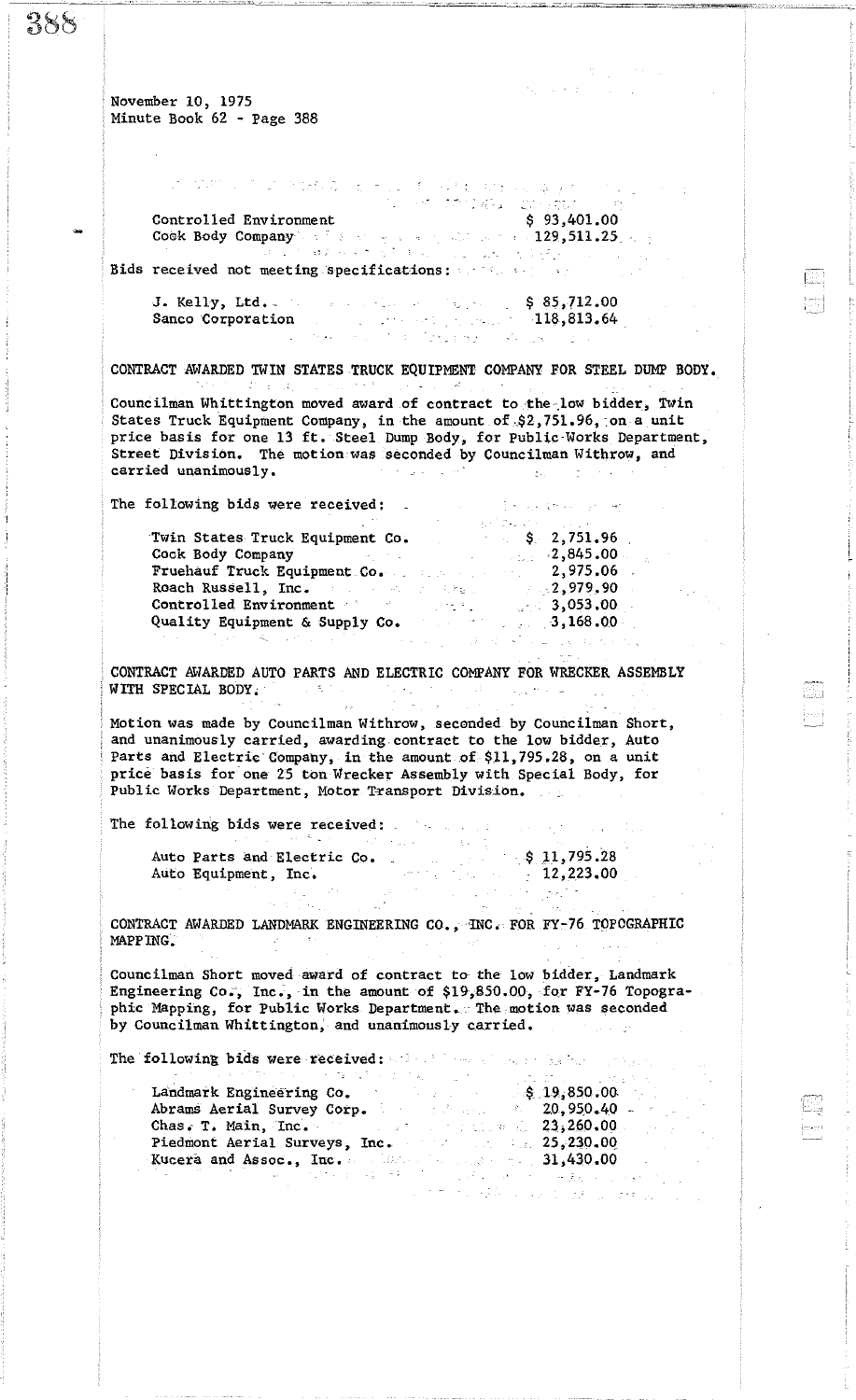DELEGATE TO COG TO CONVEY FEELINGS OF COUNCILMEMBERS IN THE MERGER OF COG AND CRIMINAL JUSTICE PLANNING SYSTEM.

389

Councilwoman Locke stated the COG meeting will be Wednesday evening and because of a conflict she will not be able to attend this meeting, but Councilman Short will attend as the alternate.

She stated the agenda will include the discussion of the merger of COG and the Criminal Justice Planning System. Both she and Mr. Short are open to any suggestions from Council and from staff.

Councilman Short stated unless staff and Mrs. Locke ask otherwise, he would vote for Plan (A). That he would like to compliment this whole Council that we even have the opportunity to adopt either one of these plans. This flows from what this Council did about six months ago inasking the Legislature to re-structure the LEAA so there would be more local input into it - less input out of Raleigh, and less input from those who are not elected public officials.

Councilman Short stated Plan (A) has four court officials involved on the Criminal Justice Planning Agency Board, and ten police officials. That Plan (B) omits the court officials and has all of them.as police officials and in'each case eight elected public officials. That he thinks it would be a mistake to omit these court officials. everyone on this Council has said at one time or another that a part of our crime problem can be attributed to the courts, and it is not strictly <sup>a</sup> police problem. Therefore, he thinks it would be <sup>a</sup> good opportunity to have a dialogue with court officials, and he thinks we should use the Plan (A).

Councilman Williams stated the only criticism he has heard on the  $*$ Governor's Committee on Law and Order is that it is weighted towards these people you are talking about. Councilman Short stated the other side is that this Board of 24 would be weighted 16 to 24 with police chiefs. Councilwoman Locke stated at the Executive Board this was changed to 12 law enforcement agency representatives and 12 COG nominees - not delegates necessarily; but nominees the delegates would nominate.

Mr. Burkhalter, City Manager, stated he has concerns by selfish viewpoints that perhaps Plan (B) is the one we should go with; But, he does not have any strong hangups on it. Plan (B) seems to give us a little better voice. Mayor Belk stated the quicker you can get.them out of the operation, the better off every local government is going to be. Councilwoman Locke stated this is mandated through COG. Mayor Belk stated he thinks it can be stopped &t this point. The whole thing has crept in, and as far as federal control, it is the worse thing that has happened. They can take over the whole law enforcement which they can easily do in the way they are headed. If we took a stand on it now, it would help in the long run and let the local government run it, and not have any regulations or control of operations. If they increase the local representation to 12, he likes (B).

Mr. Burkhalter asked Councilman Williams if he thought this would affect the amount of money the district would get? Councilman Williams replied that is established by the Governor's Law and Order Committee. Mr. Burkhalter stated all this does is decide how to distribute it after it comes here. Councilman Williams stated he has heard the complaint about the Law and Order Committee that it is state oriented to begin with. If we put more state officials at this level, then we are sort of compounding the problem - if it is <sup>a</sup> problem. That he does not think it makes that much difference.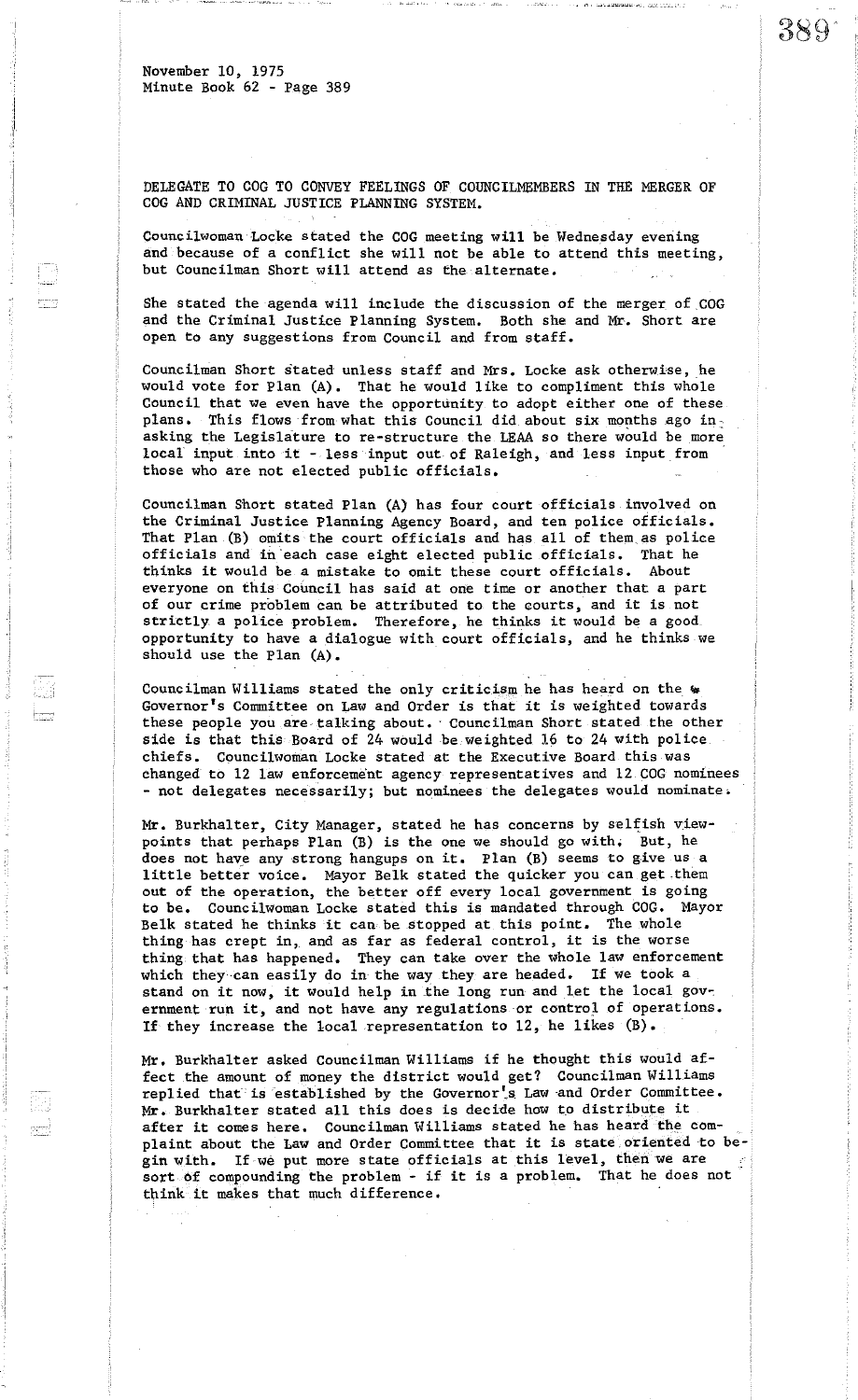390

November 10, 1975 Minute Book 62 - page 390

Councilman Short asked if they are saying that someone like our district attorney is a 'state official? That plan (A) includes the district attorney; and Plan (B) leaves him out. That he does not visualize someone like the district attorney as a state official. Councilman Williams replied he is paid by the State and receives his resources from the State. Councilman Short stated he is elected locally.

**Carlos Company Against Co** 

المرواني ك

 $\sigma^2$  ,  $N_{\rm eff}$  ,  $\sigma_{\rm eff}$  ,  $\sigma_{\rm M}$  ,

CouncilWoman Locke suggested that Mr. Short take plan (B) and amend it during the discussion? Councilman Short replied he will do anything this Council says to do; but it is his personal view that the court officials should be included.

Councilman Whittington stated he has no idea what course should be taken. But this very Council asked the Governor and the Legislature to do what (A) calls for. Councilman Harris stated it is exactly what we asked for, and he thinks for us to ask for it and then back away from it is not right. Councilman Whittington stated he sees some real need to have Superior Court judges and district attorney on this composition.

Councilman Whittington asked if Council can approve Plan (A) and request the City Attorney, who is a member of the Legislative Committee, to go back to the N. C. League and say we want this controlled by the state level rather than by the federal level. Mayor Belk stated he would say no. That he would suggest Plan (B), that he was talking about the LEAA being into the operation, and just keep them in the grant, and not tell you what to do in the operations. This is the second governor that has tried to push this back to the state level, and we get left out every time. Councilman Short stated he cannot see Where that is the issue here. that Plan (A) inclUdes a probation officer, a superior court judge, the district attorney, and a district court judge. Between (A) and (B) there is not an issue as to whether we will have or will not have the LEAA; we are going to have it under either plan. Mayor Belk stated he is saying that we not go through the state. Everytime Charlotte goes through the state we are left out. That We do a lot better when we go through the federal government.

Councilwoman Locke stated that may be the answer. Could we not be designated as the prime sponsor since we are over 100,000. Could we not recommend that? Mr. Burkhalter stated this' is purely an advisory cOmmittee. That is not where the work will be cut out for us. Councilman Short replied but the nature of a  $COG$  board is. An official advisory **committee it is.**

Mayor Belk stated this 'is setting'upanadvisory,cornmittee to go back through the state. He is saying as far as the City 'is concerned, not a county as it has to go through the state, it gets left out every time we go through on any grants, and we can do much better going to the federal government. If you go through the state all you get is a portion of it. That he is saying do not allow it to get back through the state. That is why he says go to  $(B)$  and not  $(A)$ .

Councilman Whittington asked who would be on the Committee under (B) locally? Councilwoman Locke replied it would be COG appointed delegates, with nominees coming from the COG delegates, plus twelve police officials. Councilman Whittington asked if it is wise to have twelve police officials saying where this money will go. s let s

Councilman Harris stated his only concern is that we hear a lot from; the police chief coming in and saying the same thing  $\leq$  talking about making arrests and all that sort of thing, and a lot of the problems are judicial problems, and here we want to cut the judicial people. The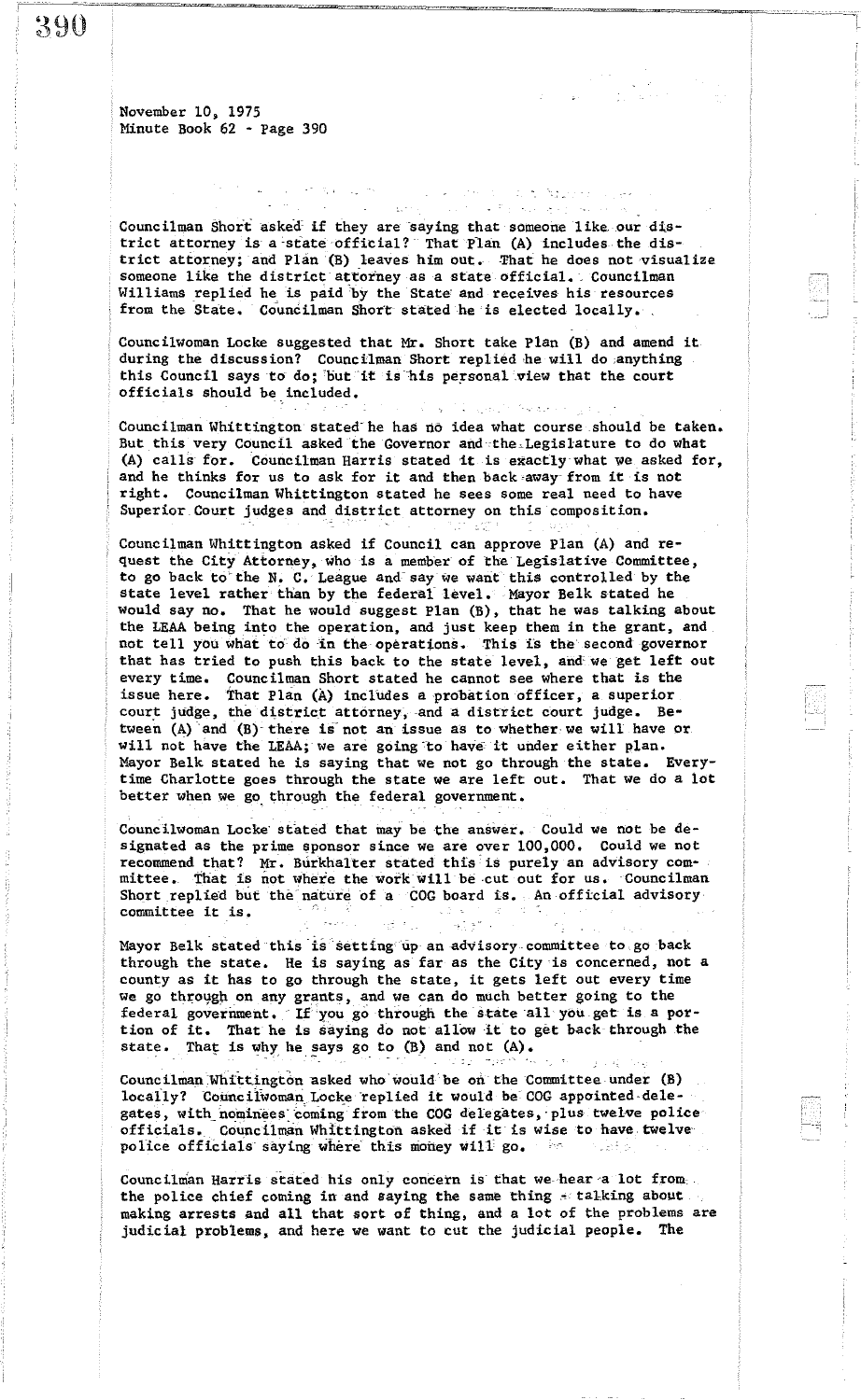$\sim$   $\!$   $\!$ 

judicial people should have some voice on what is needed. Council-Woman Locke stated the problem is everyone wants some money. Councilman Williams stated the Court Executives and District Attorneys will be asking for 'some money for a library in the courthouse; or a district attorney might want an investigator. This is all well and good and they may need that and deserve that. Councilman Harris stated they should be involved in some way. Councilman Williams stated maybe we should give them some official form to make their pitch, and that would be under  $(A)$ .

Councilman Harris suggested this be resolved by going with (B) as long as they can add some local judges and district attorneys.

Councilwoman Locke stated Council will leave to Councilman Short's discretion - after he has heard all the arguments. Councilman Whittington stated he is Willing to leave it with Councilman Short; that he hopes he will confer with the City Manager and with Councilman Williams, Who is on the Law and Order Committee .'

SWEARING IN CEREMONIES FOR NEW COUNCIL SET FOR MONDAY, DECEMBER 15, 1975.

Councilman Withrow moved that the· swearing in ceremonies for the new City Council be set for Monday, December 15, 1975. The motion was seconded by Councilwoman Locke, and carried unanimously.

RESIGNATION OF ISAAC HEARD, SR. FROM CHARLOTTE\_MECKLENBURG PLANNING COMMISSION ACCEPTED WITH THANKS.

Councilman Whittington moved that the resignation of Isaac Heard, Sr. from the Charlotte-Mecklenburg Planning Commission be accepted with regrets, and a letter of appreciation be sent to him from the Council signed by the Mayor. The motion was seconded by Councilman Gantt, and carried unanimously.

PLANNING COMMISSION REQUESTED TO BRING RECOMMENDATIONS ON CLOSING OF PORTION OF KINGSTON AVENUE TO COUNCIL PRIOR TO NEW COUNCIL TAKING OFFICE.

Councilman Whittington stated he understood Councilwoman Locke's motion on the Kingston Avenue closing was that the Planning Commission would come back to Council with-a recommendation within 30 days. That he thinks the majority of this Council would like to dispense with this before the new Council takes office, and he requested the City Manager, Mr. Burkhalter, to see that the Planning Commission brings that back to Council before the new Council is sWorn in, '

DESIGN OF INTERSECTION OF DILLARD DRIVE EXTENSION WITH HICKORY GROVE-NEWELL ROAD REQUESTED PLACED ON AGENDA FOR NOVEMBER 24.

Councilman Short stated Councilman Whittington has asked that Council be given a diagram showing the intersection of Dillard Drive Extension with Hickory Grove-Newell Road. That,he was thinking of the housing project. But when this diagram came out to Council, it reminded him that he has another interest in this matter, not really related to the housing project, and that is the way this intersection is engineered.

Councilman Short requested this matter be placed on the agenda for discussion'at the Council meeting on November 24.

391